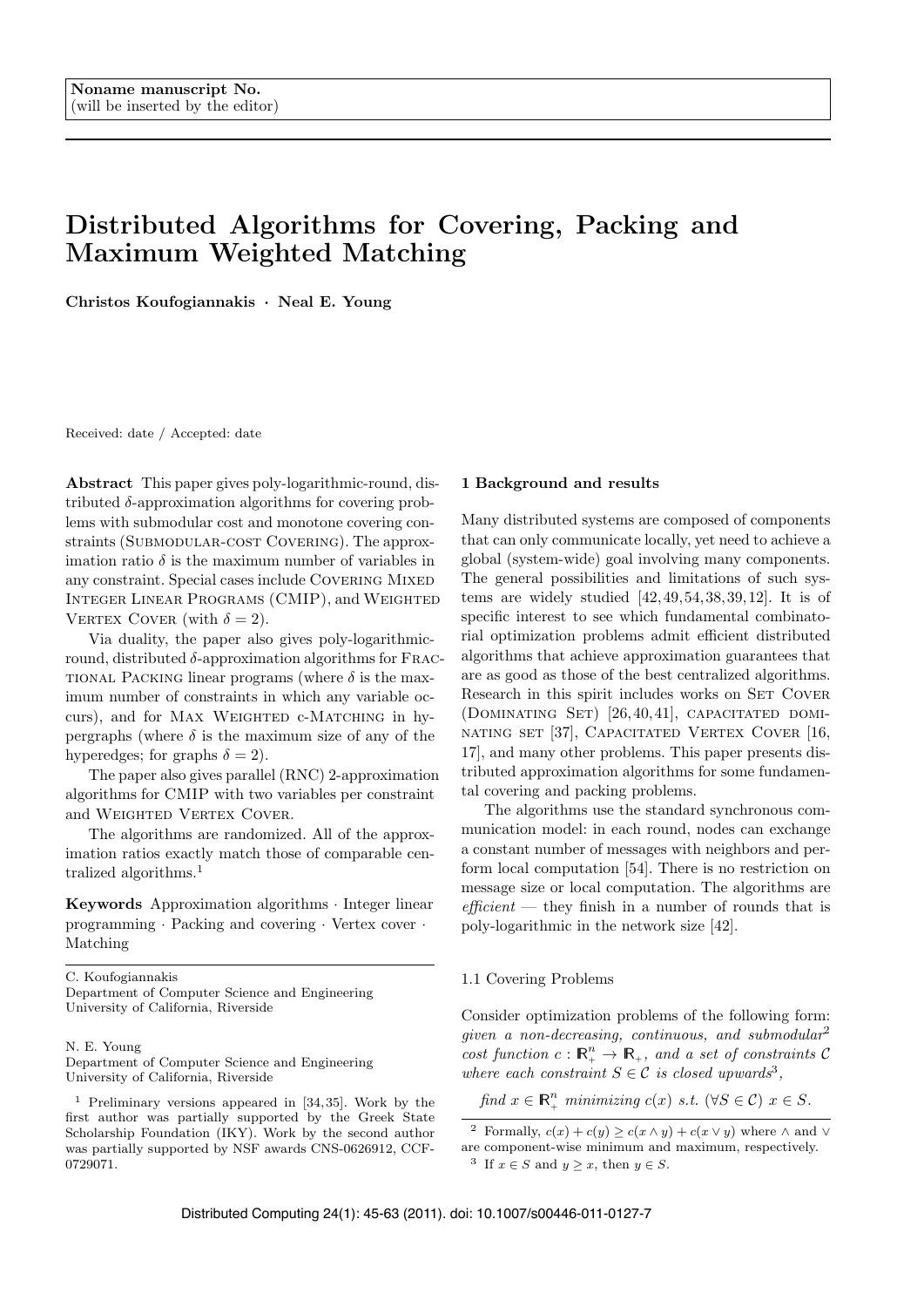Submodular-cost Covering includes all problems of this form [36]. The (approximation) parameter  $\delta$  is the maximum number of elements of *x* on which any constraint  $x \in S$  depends.

In the above formulation, *x* ranges over  $\mathbb{R}^n_+$ , but, because the constraints can be non-convex, one can handle arbitrarily restricted variable domains by incorporating them into the constraints  $[36]$ . For example, WEIGHTED VERTEX COVER is equivalent to  $\textit{minimize} \sum_{v} c_v x_v \textit{ sub-}$ *ject to*  $x \in \mathbb{R}_+^n$  *and* 

 $x_u \geq 1$  *or*  $x_w \geq 1$  ( $\forall (u, w) \in E$ ).

(Given any 2-approximate solution *x* to this formulation — which allows  $x_u \in \mathbb{R}_+$  — rounding each  $x_u$  down to its floor gives a 2-approximate integer solution.)

SUBMODULAR-COST COVERING includes the following problems as special cases:

CIP, covering integer programs with variable upper bounds: *given*  $A \in \mathbb{R}_{+}^{m \times n}$ ,  $w \in \mathbb{R}_{+}^{m}$ ,  $u \in \mathbb{R}_{+}^{n}$ ,

*minimize*  $c \cdot x$  *subject to*  $x \in \mathbb{Z}_+^n$ *,*  $Ax \geq w$ *,* and  $x \leq u$ *.* 

- CMIP, covering mixed integer linear programs: CIP with both integer and fractional variables.
- FACILITY LOCATION, WEIGHTED SET COVER (that is, CIP with  $A_{ij} \in \{0,1\}$ ,  $w_i = 1$ ), WEIGHTED VERtex Cover (that is, Weighted Set Cover with  $\delta = 2$ ), and probabilistic (two-stage stochastic) variants of these problems.

In the centralized (non-distributed) setting there are two well-studied classes of polynomial-time approximation algorithms for covering problems:

- (i)  $O(\log \Delta)$ -approximation algorithms where  $\Delta$  is the maximum number of constraints in which any variable occurs (e.g. [27, 46, 10, 56, 57, 32]), and
- (ii)  $O(\delta)$ -approximation algorithms where  $\delta$  is the maximum number of variables in any constraint (e.g. [4, 22, 21, 5, 19, 7, 8, 55, 2, 36]), including most famously 2-approximation algorithms for WEIGHTED VER-TEX COVER.

The algorithms here match those in class (ii).

Related work. For UNWEIGHTED VERTEX COVER, it is well known that a 2-approximate solution can be found by computing any maximal matching, then taking the cover to contain the endpoints of the edges in the matching. A maximal matching (and hence a 2-approximate vertex cover) can be computed deterministically  $\sin O(\log^4 n)$  rounds using the algorithm of Hańćkowiak, Karonski and Panconesi [20] or in  $O(\Delta + \log^* n)$  rounds using the algorithm of Panconesi and Rizzi [51], where  $\Delta$  is the maximum vertex degree. Or, using randomization, a maximal matching (and hence a 2-approximate

vertex cover) can be computed in an expected  $O(\log n)$ rounds via the algorithm of Israeli and Itai [25].

MAXIMAL MATCHING is also in NC [9,47,30] and in RNC — parallel poly-log time with polynomially many randomized processors [25] — hence so is 2-approximating UNWEIGHTED VERTEX COVER.

For WEIGHTED VERTEX COVER, previous to this work, no efficient distributed 2-approximation algorithm was known. Similarly, no parallel NC or RNC 2-approximation algorithm was known. in 1994, Khuller, Vishkin and Young gave  $2(1 + \varepsilon)$ -approximation algorithms: a distributed algorithm taking  $O(\log n \log 1/\varepsilon)$ rounds and a parallel algorithm, in NC for any fixed  $\varepsilon$  [31].<sup>4</sup> Given integer vertex weights, their result gives distributed 2-approximation in  $O(\log n \log n\hat{C})$  rounds, where  $\hat{C}$  is the average vertex weight. The required number of rounds is reduced to (expected)  $O(\log n\tilde{C})$ by Grandoni, Könemann and Panconesi [18,15].

As noted in  $[38]$ , neither of these algorithms is efficient (taking a number of rounds that is polylogarithmic in the number of vertices).

Kuhn, Moscibroda and Wattenhofer describe distributed approximation algorithms for *fractional* covering and packing linear programs [39]. They show an *O*(1)-approximation with high probability (w.h.p.) in  $O(\log m)$  rounds (*m* is the number of covering constraints). The approximation ratio is greater than 2 for FRACTIONAL WEIGHTED VERTEX COVER. For (integer) WEIGHTED VERTEX COVER and WEIGHTED SET COVER (where each  $A_{ij} \in \{0,1\}$ ) combining their algorithms with randomized rounding gives  $O(\log \Delta)$ -approximate integer solutions in  $O(\log n)$  rounds, where  $\Delta$  is the maximum number of constraints in which any variable occurs.

Distributed lower bounds. The best lower bounds known for WEIGHTED VERTEX COVER are by Kuhn, Moscibroda and Wattenhofer: to achieve even a *polylogarithmic* approximation ratio requires in the worst case  $\Omega(\sqrt{\log n/\log\log n})$  rounds. In graphs of constant degree  $\Delta$ ,  $\Omega(\log \Delta/\log \log \Delta)$  rounds are required [38].

New results for covering problems. This paper gives the following results for covering problems.

- $-$  Section 2 describes the first efficient distributed 2approximation algorithm for WEIGHTED VERTEX COVER. The algorithm runs in  $O(\log n)$  rounds in expectation and with high probability.
- Section 3, generalizing the above result, describes the first efficient distributed 2-approximation algo-

<sup>&</sup>lt;sup>4</sup> Their result extends to  $\delta(1+\varepsilon)$ -approximating WEIGHTED SET COVER: a distributed algorithm taking  $O(\delta \log n \log 1/\varepsilon)$ rounds, and a parallel algorithm (in NC for fixed  $\varepsilon$  and  $\delta$ ).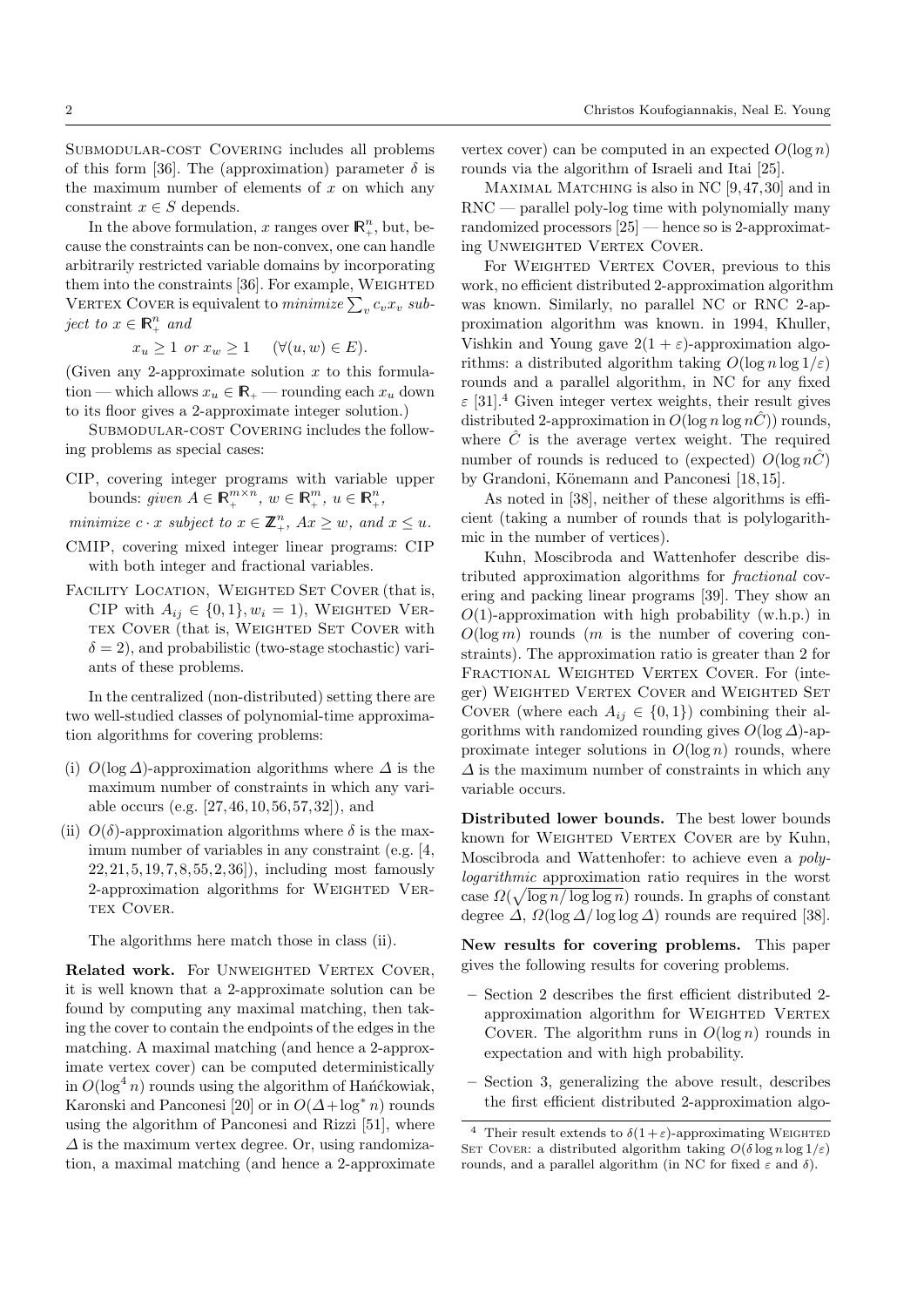Distributed Algorithms for Covering, Packing and Maximum Weighted Matching 3

| problem                        | approx. ratio    | $#$ rounds                        | where              | when |
|--------------------------------|------------------|-----------------------------------|--------------------|------|
| <b>UNWEIGHTED VERTEX COVER</b> | $\mathcal{D}$    | (random)<br>$O(\log n)$           | $\left[ 25\right]$ | 1986 |
|                                | $\overline{2}$   | $O(\log^4 n)$                     | [20]               | 2001 |
|                                | $2+\varepsilon$  | $O(\log \varepsilon^{-1} \log n)$ | $[31]$             | 1994 |
| <b>WEIGHTED VERTEX COVER</b>   | $\overline{2}$   | $O(\log n \log n\hat{C})$         | $\left[31\right]$  | 1994 |
|                                | $\overline{2}$   | $O(\log n\hat{C})$ (random)       | [18, 15]           | 2005 |
|                                | $\overline{2}$   | (random)<br>$O(\log n)$           | here               |      |
| <b>WEIGHTED SET COVER</b>      | $O(\log \Delta)$ | (random)<br>$O(\log m)$           | [39]               | 2006 |
|                                | δ                | $O(\log m)$<br>(random)           | here               |      |
| CMIP (with $\delta = 2$ )      | $\overline{2}$   | (random)<br>$O(\log m)$           | here               |      |
| <b>CMIP</b>                    | δ                | $O(\log^2 m)$<br>(random)         | here               |      |

Table 1 Comparison of distributed algorithms for covering problems.  $\delta$  is the maximum number of variables in any constraint.  $\Delta$  is the maximum number of constraints in which any variable occurs.

rithm for CMIP (covering mixed integer linear programs with variable upper bounds) restricted to instances where each constraint has at most two variables  $(\delta = 2)$ . The algorithm runs in  $O(\log m)$  rounds in expectation and with high probability, where *m* is the number of constraints.

Section 4 gives the first efficient distributed  $\delta$ -approximation algorithm for SUBMODULAR-COST COVering (generalizing both problems above). The algorithm runs in  $O(\log^2 m)$  rounds in expectation and with high probability, where *m* is the number of constraints.

Previously, even for the simple special case of 2-approximating WEIGHTED VERTEX COVER, no efficient distributed  $\delta$ -approximation algorithm was known.

Each of the algorithms presented here is a distributed implementation of a (centralized)  $\delta$ -approximation algorithm for SUBMODULAR-COST COVERING by Koufogiannakis and Young [36]. Each section describes how that centralized algorithm specializes for the problem in question, then describes an efficient distributed implementation.

#### 1.2 Fractional Packing, Maximum Weighted Matching

Fractional Packing is the following problem: *given*  $matrix A \in \mathbb{R}_+^{n \times m}$  and vectors  $w \in \mathbb{R}_+^m$  and  $c \in \mathbb{R}_+^n$ ,

*maximize*  $w \cdot y$  *subject to*  $y \in \mathbb{R}_+^m$  *and*  $Ay \leq c$ .

This is the linear-program dual of FRACTIONAL COV-ERING problem *minimize*  $c \cdot x$  *s.t.*  $x \in \mathbb{R}_+^n$  and  $A^T x \geq w$ .

For packing,  $\delta$  is the maximum number of packing constraints in which any variable appears, that is,  $\max_i |\{i : A_{ij} \neq 0\}|$ . In the centralized setting, FRACtional Packing can be solved optimally in polynomial time using linear programming. Alternatively, one can use a faster approximation algorithm (e.g., [33]).

MAX WEIGHTED c-MATCHING on a graph (or hypergraph) is the variant where each  $A_{ij} \in \{0,1\}$  and the solution *y* must take integer values. (Without loss

of generality each vertex capacity  $c_i$  is also an integer.) An instance is defined by a given hypergraph  $H(V, E)$ and cost vector  $c \in \mathbb{Z}^{|V|}$ , a solution is given by a vector  $y \in \mathbb{Z}_+^{|E|}$  maximizing  $\sum_{e \in E} w_e y_e$  and meeting all the vertex capacity constraints  $\sum_{e \in E(u)} y_e \leq c_u \ (\forall u \in V)$ , where  $E(u)$  is the set of edges incident to vertex  $u$ . For this problem,  $n = |V|$ ,  $m = |E|$  and  $\delta$  is the maximum (hyper)edge degree (for graphs  $\delta = 2$ ).

MAX WEIGHTED  $c$ -MATCHING is a cornerstone optimization problem in graph theory and Computer Science. As a special case it includes the ordinary Max WEIGHTED MATCHING problem (MWM) (where  $c_u =$ 1 for all  $u \in V$ ). Restricted to graphs, the problem belongs to the "well-solved class of integer linear programs" in the sense that it can be solved optimally in polynomial time in the centralized setting [13, 14, 48]; moreover the obvious greedy algorithm (repeatedly select the heaviest edge that not conflicting with already selected edges) gives a 2-approximation<sup>5</sup> in nearly linear time. For hypergraphs the problem is NP-hard — it generalizes set packing, one of Karp's 21 NP-complete problems [28].

Related work for distributed MWM and Fractional Packing. Several previous works consider distributed MAX WEIGHTED MATCHING in graphs. Uehara and Chen present an  $O(\Delta)$ -approximation algorithm running in a constant number of rounds [58], where  $\Delta$  is the maximum vertex degree. Wattenhofer and Wattenhofer improve this result, giving a randomized 5-approximation algorithm taking  $O(\log^2 n)$  rounds [59]. Hoepman gives a deterministic 2-approximation algorithm taking *O*(*m*) rounds [23]. Lotker, Patt-Shamir and Rosén give a randomized  $(4 + \varepsilon)$ -approximation algorithm running in  $O(\varepsilon^{-1} \log \varepsilon^{-1} \log n)$  rounds [45]. Lotker, Patt-Shamir and Pettie improve this result to a randomized  $(2 + \varepsilon)$ -approximation algorithm taking  $O(\log \varepsilon^{-1} \log n)$  rounds [44]. Their algorithm uses as a black box any distributed constant-factor approxima-

<sup>5</sup> Since it is a maximization problem it is also referred to as a 1/2-approximation.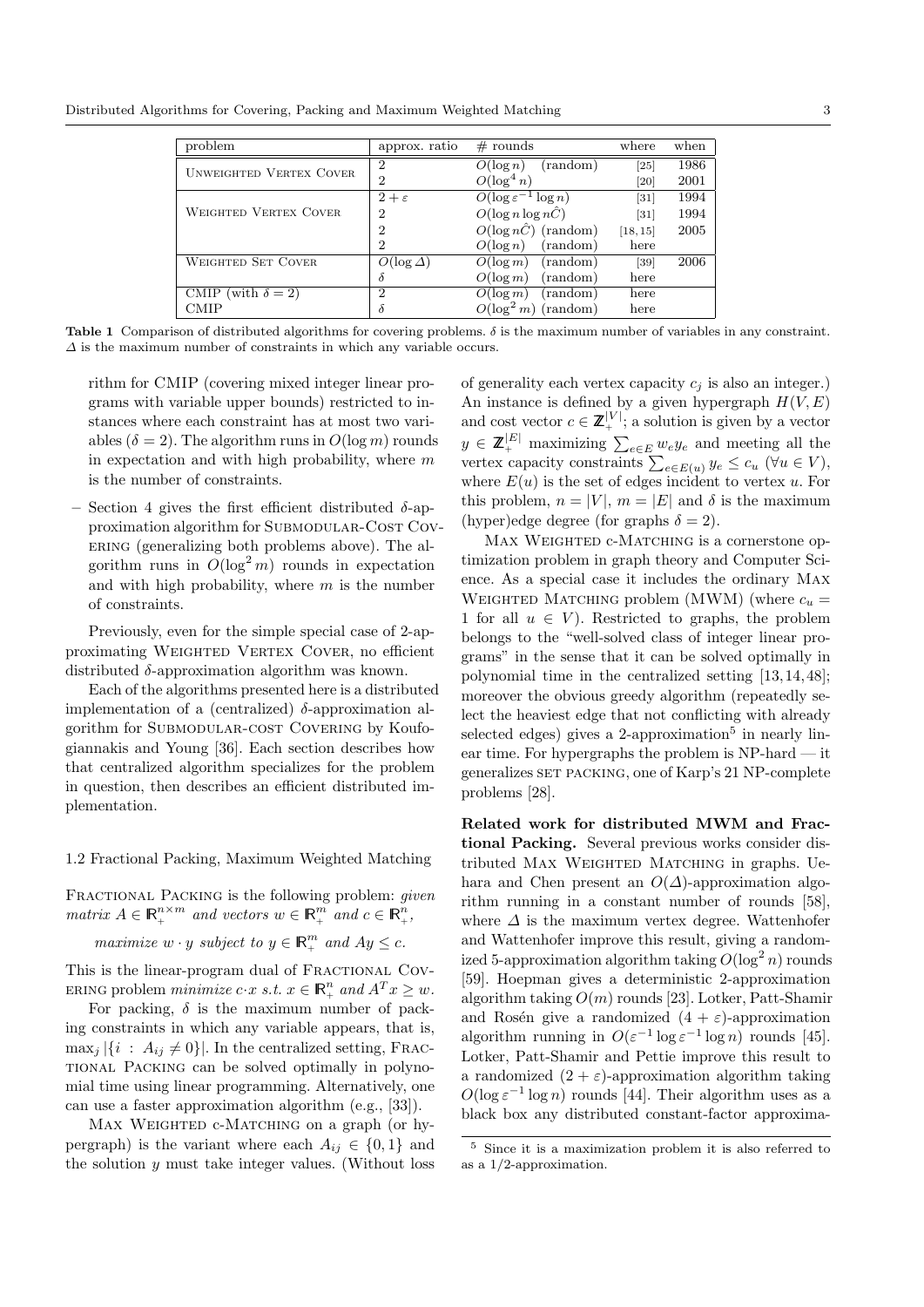| problem                                | approx. ratio                   | $#$ rounds                                                               |                   | where when                           |             |
|----------------------------------------|---------------------------------|--------------------------------------------------------------------------|-------------------|--------------------------------------|-------------|
|                                        | $O(\Delta)$                     | O(1)                                                                     |                   |                                      | [58] 2000   |
|                                        | $5^{\circ}$                     | $O(\log^2 n)$                                                            | (random)          | [59]                                 | 2004        |
|                                        | O(1)(>2)                        | $O(\log n)$                                                              | (random)          | [39, 40]                             | 2006        |
|                                        |                                 | $4 + \varepsilon$ $O(\varepsilon^{-1} \log \varepsilon^{-1} \log n)$     | $(\text{random})$ | [45]                                 | 2007        |
|                                        |                                 | $2 + \varepsilon$ $O(\log \varepsilon^{-1} \log n)$                      | $(\text{random})$ | [44]                                 | 2008        |
| MAX WEIGHTED MATCHING in graphs        | $1+\varepsilon$                 | $O(\varepsilon^{-4} \log^2 n)$                                           | (random)          | [44]                                 | 2008        |
|                                        | $1+\varepsilon$                 | $O(\varepsilon^{-2} + \varepsilon^{-1} \log(\varepsilon^{-1} n) \log n)$ | (random)          | [50]                                 | 2008        |
|                                        | $\overline{2}$                  | $O(\log^2 n)$                                                            |                   | (random) [44,50] $(\varepsilon = 1)$ | 2008        |
|                                        | $6+\varepsilon$                 | $O(\varepsilon^{-1} \log^4 n \log(C_{\max}/C_{\min}))$                   |                   |                                      | $[53]$ 2010 |
|                                        | 2                               | $O(\log n)$                                                              | $(\text{random})$ | here                                 |             |
| MAX WEIGHTED C-MATCHING in graphs      | $6+\varepsilon$                 | $O(\varepsilon^{-3} \log^3 n \log^2(C_{\max}/C_{\min}))$ (random)        |                   |                                      | $[53]$ 2010 |
|                                        | $\overline{2}$                  | $O(\log n)$                                                              | (random)          | here                                 |             |
|                                        | $\overline{O(\delta) > \delta}$ | $O(\log m)$                                                              | (random)          | $[39, 40]$ 2006                      |             |
| MAX WEIGHTED C-MATCHING in hypergraphs | $\delta$                        | $O(\log^2 m)$                                                            | (random)          | here                                 |             |
|                                        | O(1)(>2)                        | $O(\log m)$                                                              | (random)          |                                      | $[39]$ 2006 |
| FRACTIONAL PACKING $(\delta = 2)$      | $\mathcal{D}_{\mathcal{L}}$     | $O(\log m)$                                                              | (random)          | here                                 |             |
| FRACTIONAL PACKING (general $\delta$ ) | O(1) > 12                       | $O(\log m)$                                                              | (random)          |                                      | $[39]$ 2006 |
|                                        | δ                               | $O(\log^2 m)$                                                            | $(\text{random})$ | here                                 |             |

Table 2 Comparison of distributed algorithms for MAX WEIGHTED MATCHING and FRACTIONAL PACKING.

tion algorithm for MWM that takes  $O(\log n)$  rounds (e.g., [45]). Moreover, they mention (without details) that there is a distributed  $(1 + \varepsilon)$ -approximation algorithm taking  $O(\varepsilon^{-4} \log^2 n)$  rounds, based on the parallel algorithm by Hougardy and Vinkemeier [24]. Nieberg gives a  $(1 + \varepsilon)$ -approximation algorithm that runs in  $O(\varepsilon^{-2} + \varepsilon^{-1} \log(\varepsilon^{-1} n) \log n)$  rounds [50]. The latter two results give randomized 2-approximation algorithms for MAX WEIGHTED MATCHING in  $O(\log^2 n)$  rounds.

Independently of this work, Panconesi and Sozio [53] give a randomized distributed  $(6 + \varepsilon)$ -approximation algorithm for  $Max$  WEIGHTED  $c$ -MATCHING in graphs, requiring  $O(\frac{\log^3 n}{\varepsilon^3} \log^2 \frac{C_{\max}}{C_{\min}})$  rounds, provided all edges weights lie in [*C*min*, C*max]. They also give a similar (but deterministic) result for MAX WEIGHTED MATCHING.

Kuhn, Moscibroda and Wattenhofer show efficient distributed approximation algorithms for FRACTIONAL PACKING [39]. They first give a deterministic  $(1+\varepsilon)$ -approximation algorithm for Fractional Packing with logarithmic message size, but the number of rounds depends on the input coefficients. For unbounded message size they give an algorithm for FRACTIONAL PACKing that finds a constant-factor approximation ratio  $(w.h.p.)$  in  $O(log m)$  rounds. If an integer solution is desired, then distributed randomized rounding ([40]) can be used. This gives an  $O(\delta)$ -approximation for MAX WEIGHTED c-MATCHING on (hyper)graphs (w.h.p.) in  $O(\log m)$  rounds, where  $\delta$  is the maximum hyperedge degree (for graphs  $\delta = 2$ ). (The hidden constant factor in the big-O notation of the approximation ratio can be relative large compared to a small  $\delta$ , say  $\delta = 2$ .)

Distributed lower bounds. The best lower bounds known for distributed packing and matching are given by Kuhn, Moscibroda and Wattenhofer: to achieve even a poly-logarithmic approximation ratio for Fractional

MAXIMUM MATCHING takes at least  $\Omega(\sqrt{\log n/\log\log n})$ rounds. At least  $\Omega(\log \Delta/\log \log \Delta)$  rounds are required in graphs of constant degree  $\Delta$  [39].

Other related work. For UNWEIGHTED MAXIMUM MATCHING in graphs, Israeli and Itai give a randomized distributed 2-approximation algorithm running in *O*(log *n*) rounds [25]. Lotker, Patt-Shamir and Pettie improve this result giving a randomized  $(1+\varepsilon)$ -approximation algorithm taking  $O(\varepsilon^{-3} \log n)$  rounds [44]. Czygrinow, Hańćkowiak, and Szymańska show a deterministic 3/2-approximation algorithm that takes  $O(\log^4 n)$ rounds [11]. A  $(1+\varepsilon)$ -approximation for MAX WEIGHTED MATCHING in graphs is in NC [24].

New results for Fractional Packing and MWM.

This work presents efficient distributed  $\delta$ -approximation algorithms for FRACTIONAL PACKING and MAX WEIGHTED c-MATCHING. The algorithms are primaldual extensions of the  $\delta$ -approximation algorithms for covering. .

- Section 6 describes a distributed 2-approximation algorithm for FRACTIONAL PACKING where each variable appears in at most two constraints  $(\delta = 2)$ , running in *O*(log *m*) rounds in expectation and with high probability. Here *m* is the number of packing variables. This improves the approximation ratio over the previously best known algorithm [39].
- Section 7 describes a distributed  $\delta$ -approximation algorithm for FRACTIONAL PACKING where each variable appears in at most  $\delta$  constraints, running in  $O(\log^2 m)$  rounds in expectation and with high probability, where *m* is the number of variables. For small  $\delta$ , this improves over the best previously known constant factor approximation [39], but the number of rounds is bigger by a logarithmic-factor.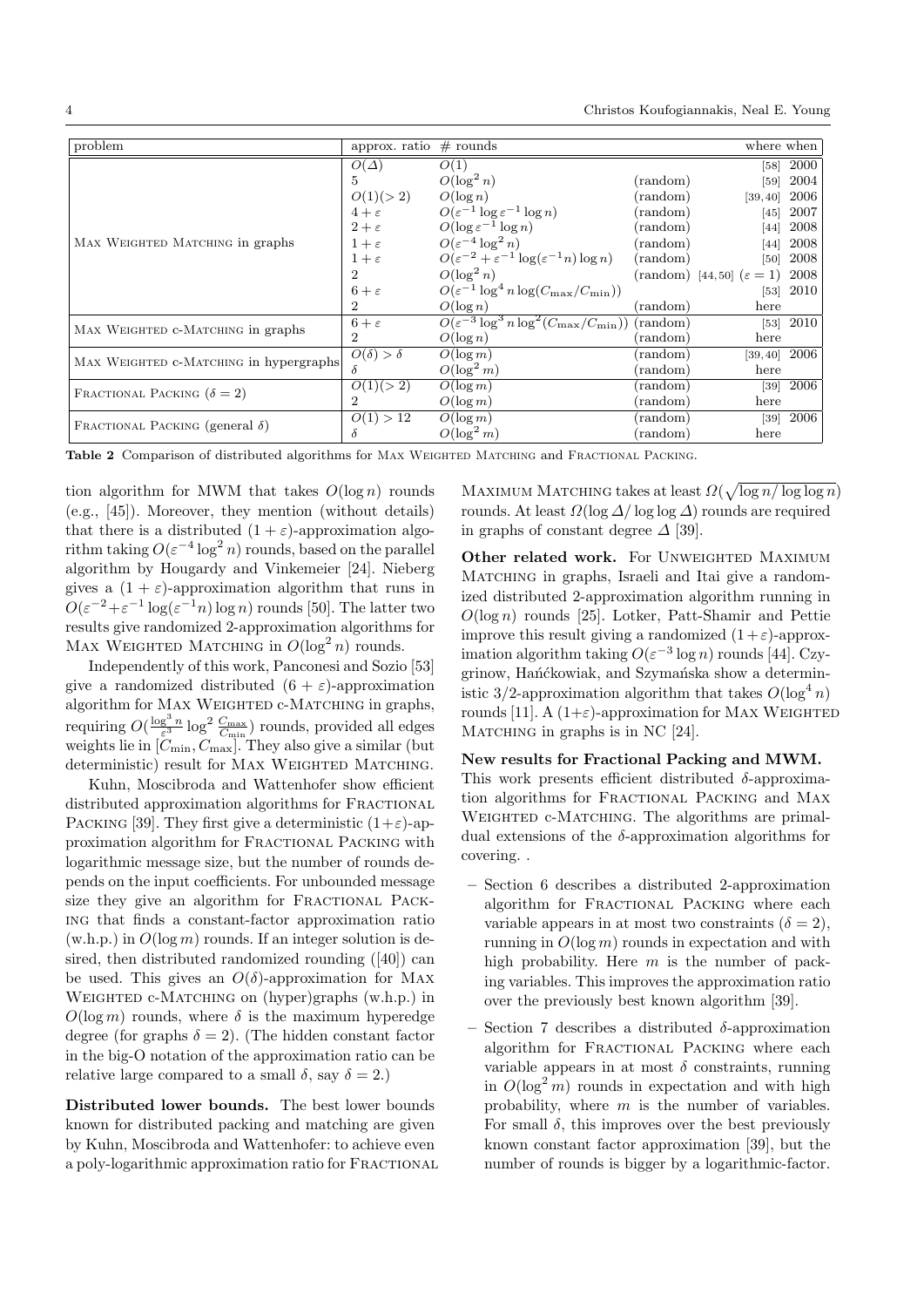- Section 6 gives a distributed 2-approximation algorithm for MAX WEIGHTED c-MATCHING in graphs, running in  $O(\log n)$  rounds in expectation and with high probability. MAX WEIGHTED c-MATCHING generalizes the well studied MAX WEIGHTED MATCHing problem. For 2-approximation, this algorithm is faster by at least a logarithmic factor than any previous algorithm. Specifically, in *O*(log *n*) rounds, the algorithm gives the best known approximation ratio. The best previously known algorithms compute a  $(1+\varepsilon)$ -approximation in  $O(\varepsilon^{-4} \log^2 n)$  rounds [44] or in  $O(\varepsilon^{-2} + \varepsilon^{-1} \log(\varepsilon^{-1} n) \log n)$  rounds [50]. For a 2-approximation each of these algorithms needs  $O(\log^2 n)$  rounds.
- Section 7 also gives a distributed  $\delta$ -approximation algorithm for MAX WEIGHTED c-MATCHING in hypergraphs with maximum hyperedge degree  $\delta$ , running in  $O(\log^2 m)$  rounds in expectation and with high probability, where *m* is the number of hyperedges. This result improves over the best previously known  $O(\delta)$ -approximation ratio by [39], but it is slower by a logarithmic factor.

#### 2 Weighted Vertex Cover

#### 2.1 Sequential Implementation

First, consider the following sequential 2-approximation algorithm for WEIGHTED VERTEX COVER.<sup>6</sup>

The algorithm starts with  $x = 0$ . To cover edge  $(v, w)$ , it calls  $Step(x, (v, w))$ , which raises  $x_v$  and  $x_w$ at rates inversely proportional to their respective costs, until  $x_v$  or  $x_w$  reaches 1 (increase  $x_v$  by  $\beta/c_v$  and  $x_w$  by  $\beta/c_w$ , where  $\beta = \min\{(1 - x_v)c_v, (1 - x_w)c_w\}$ . When a variable  $x<sub>v</sub>$  reaches 1,  $v$  is added to the cover. The algorithm does  $Step(x, e)$  for not-yet-covered edges  $e$ , until all edges are covered.

## 2.2 Distributed and Parallel Implementations

In each round, the *distributed* algorithm simultaneously performs  $Step(x, e)$  on a large subset of the not-yetcovered edges, as follows. Each vertex randomly chooses to be a *leaf* or a *root*. A not-yet-satisfied edge (*v, w*) is called *active* if *v* is a leaf, *w* is a root, and, if  $Step(x, (v, w))$ were to be performed, *v* would enter the cover. Each leaf *v* chooses a random active edge  $(v, w)$ . The edges chosen by the leaves are called *star edges*; they form stars with roots at their centers.

Each root *w* then flips a coin. If heads comes up (with probability  $1/2$ ), *w* calls heads(*w*), which does Step $(x, (v, w))$  for its star edges  $(v, w)$  in any order, until *w* enters the cover or all of *w*'s star edges have steps done. Or, if tails comes up,  $w$  calls tails $(w)$ , which simulates heads $(w)$ , without actually doing any steps, to determine the *last* edge (*v, w*) that heads(*w*) would do a step for, and performs step Step(*x,*(*v, w*)) for just *that* edge. For details see Alg. 1.

**Theorem 1** For 2-approximating WEIGHTED VERTEX Cover*:*

(a) There is a distributed algorithm running in  $O(\log n)$ *rounds in expectation and with high probability.*

*(b) There is a parallel algorithm in "Las Vegas" RNC.*

*Proof* (a) The proof starts by showing that, in each round of Alg. 1, at least a constant fraction (1/224) of the not-yet-covered edges are covered in expectation.

Any not-yet-covered edge (*v, w*) is active for the round with probability at least  $1/4$ , because  $Step(x, (v, w))$ would bring at least one of *v* or *w* into the cover, and with probability 1/4 that node is a leaf and the other is a root. Thus, by a lower-tail bound, with constant probability (1/7) at least a constant fraction (one eighth) of the remaining edges are active.<sup>7</sup> Assume at least an eighth of the remaining edges are active. Next, condition on all the choices of leaves and roots (assume these are fixed).

It is enough to show that, for an arbitrary leaf *v*, in expectation at least a quarter of *v*'s active edges will be covered.<sup>8</sup> To do so, condition on the star edges chosen by the *other* leaves. (Now the only random choices *not* conditioned on are *v*'s star-edge choice and the coin flips of the roots.)

At least one of the following two cases must hold.

Case 1: *At least half of v's active edges* (*v, w*) *have the following property: if v were to choose* (*v, w*) *as its star edge, and w were to do* **heads** $(w)$ *, then* **heads** $(w)$  *would* not *perform* Step(*x,*(*v, w*))*.* That is, *w* would enter the cover before heads(*w*) would consider (*v, w*) (in Fig. 1, see the cost-10 node).

For such an edge  $(v, w)$ , on consideration, heads $(w)$ will bring *w* into the cover *whether or not v* chooses

 $6$  For WEIGHTED VERTEX COVER, this sequential algorithm by Koufogiannakis and Young [36] is equivalent to the classic 2-approximation algorithm by Bar-Yehuda et al. [4].

<sup>7</sup> In expectation, at most 3/4 of the edges are inactive. By Markov's inequality, the probability that more than 7/8 of the edges are inactive is at most  $\frac{3}{4}/\frac{7}{8} = \frac{6}{7}$ . Thus, with probability at least 1/7, at least 1/8 of the edges are active.

<sup>8</sup> If so, then by linearity of expectation (summing over the leaves), at least 1/4 of all active edges will be covered. Since a 1/8 of the remaining edges are active (with probability 1/7), this implies that at least a  $1/7 * 8 * 4 = 1/224$  fraction of the remaining edges are covered in expectation.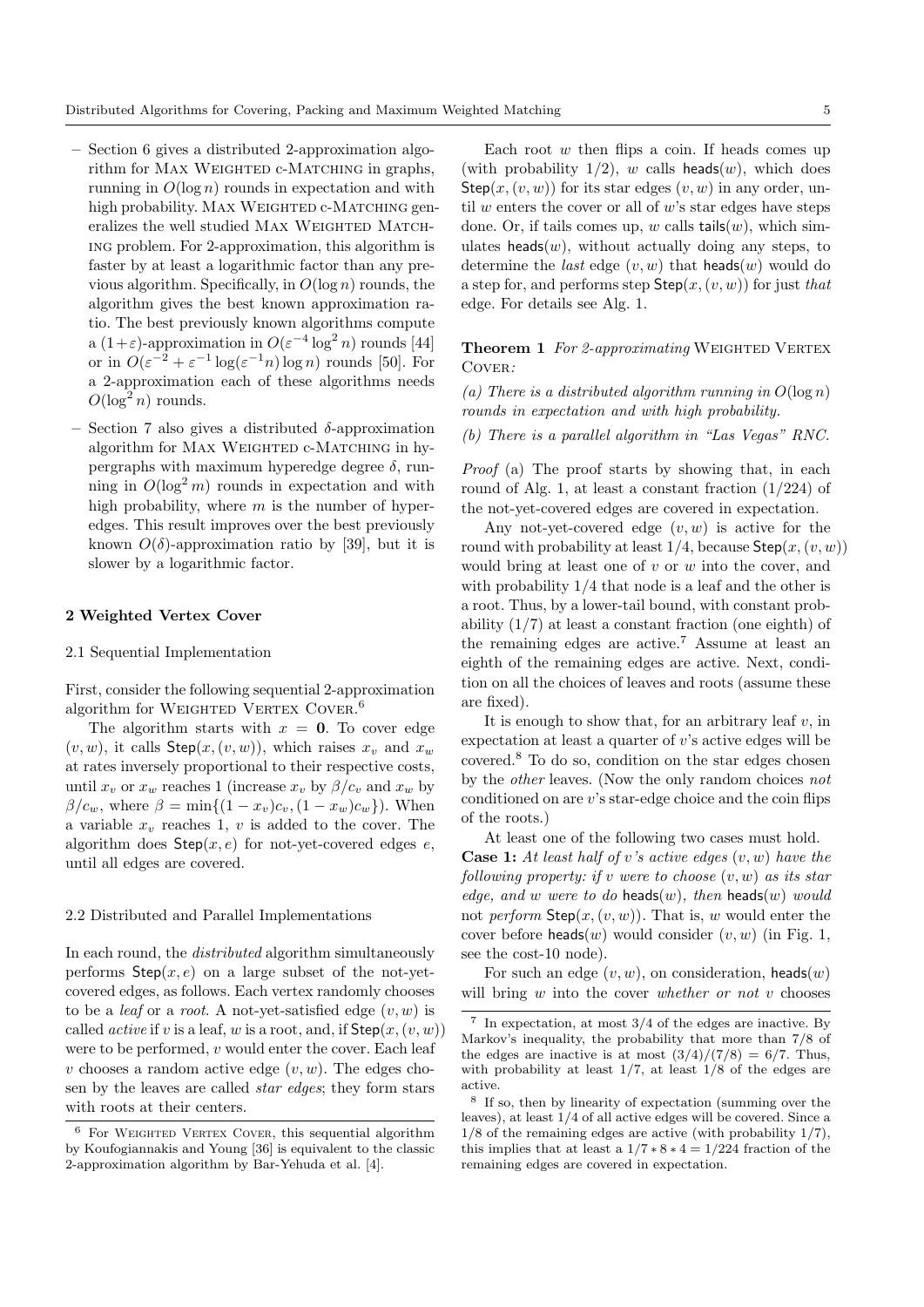Distributed 2-approximation algorithm for Weighted Vertex Cover  $(G = (V, E), c : V \to \mathbb{R}_+)$  Alg. 1 1. At each node *v*: initialize  $x_v \leftarrow 0$ .

- 2. Until all vertices are finished, perform rounds as follows:
- 3. At each node *v*: if all of *v*'s edges are covered, finish; else, choose to be a *leaf* or *root*, each with probability 1/2.
- 4. At each leaf node *v*: Label each not-yet covered edge (*v, w*) *active* if *w* is a root and Step(*x,* (*v, w*)) (with the
- current *x*) would add *v* to the cover. Choose, among these active edges, a random *star edge*  $(v, w)$ .
- 5. At each root node *w*, flip a coin, then run the corresponding subroutine below: heads(*w*): For each star edge  $(v, w)$  (in some fixed order) do: if *w* is not yet in the cover, then do Step( $x, (v, w)$ ). tails(*w*): Do Step(*x*, (*v*, *w*)) just for the *last* edge for which heads(*w*) would do Step(*x*, (*v*, *w*)).

#### Step(*x,* (*v, w*)):

- 6. Let scalar  $\beta \leftarrow \min\left( (1 x_v)c_v, (1 x_w)c_w \right)$
- 7. Set  $x_v \leftarrow x_v + \beta/c_v$ . If  $x_v = 1$ , add *v* to the cover, covering all of *v*'s edges.
- 8. Set  $x_w \leftarrow x_w + \beta/c_w$ . If  $x_w = 1$ , add *w* to the cover, covering all of *w*'s edges.



Fig. 1 Analysis of Alg. 1. Each node is labeled with its cost. Roots are circles; leaves are squares; star edges from leaves other than *v* (the cost-5 leaf) are determined as shown. Each edge  $(v, w)$  is labeled with the chance that *v* would enter the cover if *v* were to choose  $(v, w)$  for its star edge (assuming each  $x_w = x_v = 0$  and each root *w* considers its star edges counter-clockwise).

 $(v, w)$  for its star edge. So, edge  $(v, w)$  will be covered in this round, regardless of *v*'s choice of star edge, as long as *w* does heads(*w*). Since *w* does heads(*w*) with probability 1/2, edge (*v, w*) will be covered with probability 1/2.

Since this is true for at least half of *v*'s active edges, in expectation, at least a quarter of *v*'s active edges will be covered during the round.

Case 2: *At least half of v's active edges* (*v, w*) *have the following property: if v were to choose* (*v, w*) *as its star edge, and w were to do* **heads** $(w)$ *, then* **heads** $(w)$  would  $perform$   $Step(x, (v, w))$ *.* 

For such an edge  $(v, w)$ , heads $(w)$  would bring  $v$  into the cover as long as Step(*x,*(*v, w*)) would not be the *last* step performed by  $heads(w)$  (in Fig. 1, the cost-8 and cost-100 nodes). Or, if  $Step(x, (v, w))$  would be the last step performed by heads(*w*), then tails(*w*) would do *only* Step $(x, (v, w))$ , which would bring *v* into the cover (by the assumption that, at the start of the round  $(v, w)$ is active so that  $Step(x, (v, w))$  would bring *v* into the cover) (in Fig. 1, the cost-9 node). Thus, for such an edge  $(v, w)$ , one of heads $(w)$  or tails $(w)$  would bring *v* into the cover. Recall that *w* has probability 1/2 of doing heads(*w*) and probability  $1/2$  of doing tails(*w*).

Thus, if *v* chooses such an edge, *v* enters the cover with at least probability 1/2.

. *... just enough to ensure v or w is added to the cover below*

In the case under consideration, *v* has probability at least 1/2 of choosing such an edge. Thus, with probability at least 1/4, *v* will enter the cover and all of *v*'s edges will be deleted. Thus, in this case also, a quarter of *v*'s edges are covered in expectation during the round.

Thus, in each round, in expectation at least 1/224 of the remaining edges are covered. By standard arguments, this implies that the expected number of rounds is at most about  $224 \ln(n^2) = 448 \ln n$ , and that the number of rounds is  $O(\log n)$  with high probability. <sup>9</sup>

This completes the proof of Thm. 1, Part (a).

Next is the proof of Part (b). To obtain the parallel algorithm, implement heads(*w*) as follows. For *w*'s *k*th star edge  $e_k$ , let  $\beta_k$  be the  $\beta$  that  $Step(x, e_k)$  would use if given *x* at the *start* of the round. If heads(*w*) eventually does  $Step(x, e_k)$  for edge  $e_k$ , the step will increase  $x_w$  by  $\beta_k/c_w$ , unless  $e_k$  is the last edge heads(*w*) does a step for. Thus, the edges for which  $heads(w)$  will do Step $(x, e_k)$  are those for which  $x_w + \sum_{j=1}^{k-1} \beta_j / c_w < 1$ . These steps can be identified by a prefix-sum computation, then all but the last can be done in parallel. This gives an NC implementation of heads(*w*). The RNC algorithm simulates the distributed algorithm for  $O(\log n)$  rounds; if the simulated algorithm halts, the RNC algorithm returns *x*, and otherwise it returns "fail". This completes the proof of Thm. 1.  $\Box$ 

<sup>9</sup> For the high-probability bound, see e.g. [29, Thm. 1.1] (the example following that theorem). Alternatively, note that, in each round, by a lower-tail bound, with some constant probability at least some constant fraction of the remaining edges are covered. Say that a round is *good* if this happens. By Azuma's inequality, with high probability, for some suitably large constants  $a < b$ , at least  $a \log m$  of the first  $b \log m$ rounds are good, in which case all edges are covered in *b* log *m* rounds.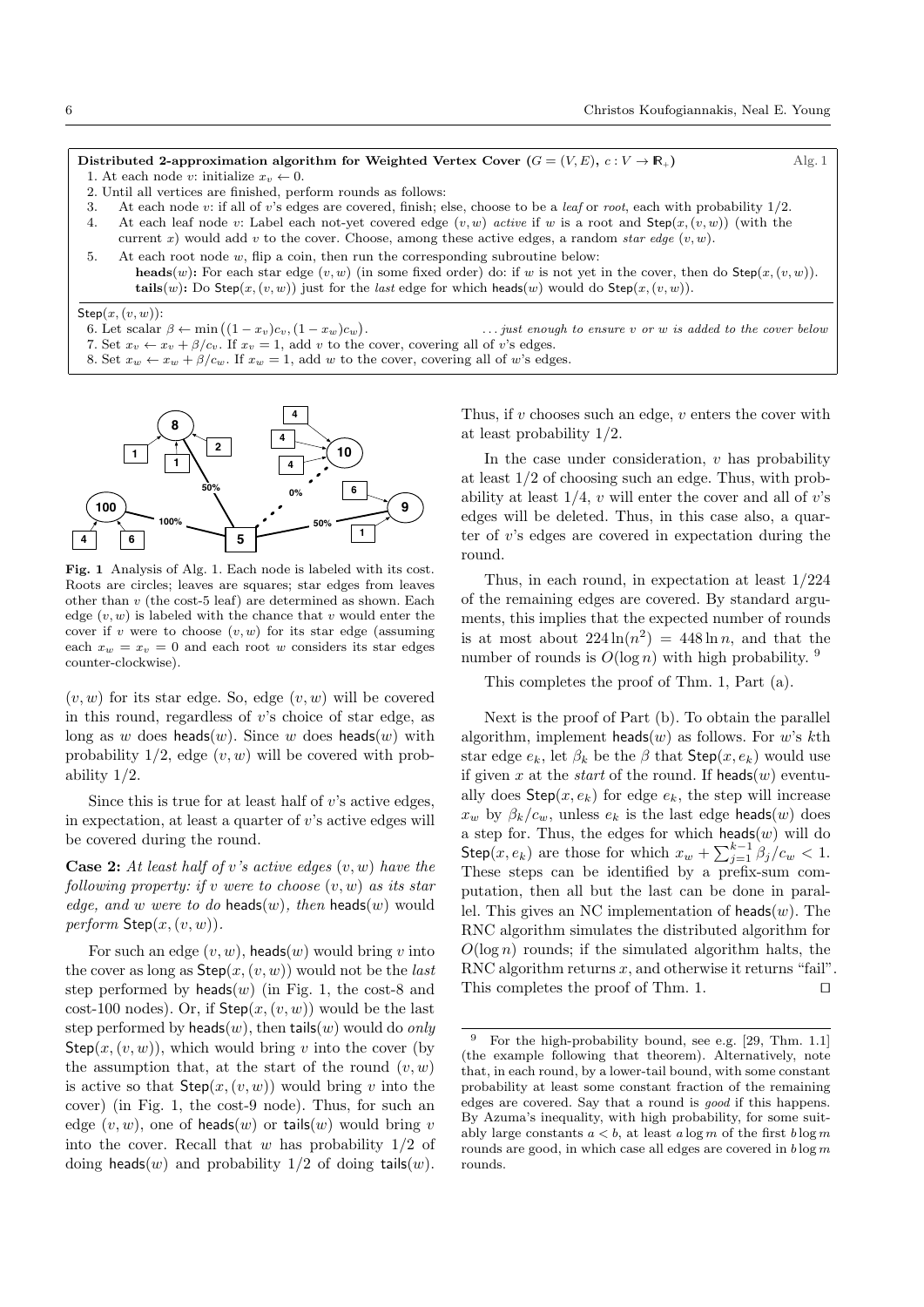# 3 Mixed Integer Programs with Two Variables per Constraint

This section generalizes the results of Section 2 to CMIP<sup>2</sup> (CMIP with at most two non-zero coefficients  $A_{ij}$  in each constraint).

# 3.1 Sequential Implementation for CMIP (any  $\delta$ )

First, consider the following sequential  $\delta$ -approximation algorithm for CMIP [36]. Model the CMIP constraints (including the upper bounds and integrality constraints) by allowing each  $x_j$  to range freely in  $\mathbb{R}_+$ but replacing each constraint  $A_i x \geq b$  by the following equivalent constraint *Si*:

$$
\sum_{j \in I} A_{ij} \lfloor \min(x_j, u_j) \rfloor + \sum_{j \in \overline{I}} A_{ij} \min(x_j, u_j) \ge b_i
$$

where set *I* contains the indexes of the integer variables.

The algorithm starts with  $x = 0$ , then repeatedly does  $Step(x, S)$ , defined below, for any unsatisfied constraint *S*:

subroutine Step(*x, S*):

*1. Let*  $\beta \leftarrow$  stepsize $(x, S)$ *.* 

2. For each *j* with  $A_{ij} > 0$ , increase  $x_j$  by  $\beta/c_j$ .

Here  $stepsize(x, S)$  (to be defined shortly) can be smaller than the  $\beta$  in Alg. 1. (Each step might not satisfy its constraint.)

After satisfying all constraints, the algorithm rounds each  $x_j$  down to  $|\min(x_j, u_j)|$  and returns the rounded x. For this to produce a  $\delta$ -approximate solution, it suffices for  $stepsize(x, S)$  to return a lower bound on the minimum cost of augmenting *x* to satisfy *S*, that is, on distance<sub>*c*</sub>(*x*, *S*) =  $\min\{c(\hat{x}) - c(x) | \hat{x} \in S, \hat{x} \geq x\}$ :

**Observation 2** *([36])* If stepsize $(x, S)$  < distance<sub>c</sub> $(x, S)$ *in each step, and the algorithm above terminates, then it returns a -approximate solution.*

*Proof* (sketch) Let  $x^*$  be any optimal solution. A step increases the cost  $c \cdot x$  by  $\delta\beta$ , but decreases the potential  $\sum_{v \in V} c_v \max(0, x_v^* - x_v)$  by at least  $\beta$ . Details in [36].  $\Box$ 

Compute stepsize $(x, S_i)$  as follows. Consider the relaxations of  $S_i$  that can be obtained from  $S_i$  by relaxing any subset of the integrality constraints or variable upper bounds. (That is, replace  $|\min(x_i, u_i)|$  by  $\min(x_i, u_i)$  for any subset of the *j*'s in *I*, and then replace  $min(x_i, u_i)$  by  $x_i$  for any subset of the *j*'s.) Since there are at most  $\delta$  variables per constraint and each can be relaxed (or not) in 4 ways, there are at most  $4^{\delta}$ such relaxed constraints.

Define the potential  $\Phi(x, S_i)$  of constraint  $S_i$  to be the number of these relaxed constraints not satisfied by the current *x*. Compute  $stepsize(x, S_i)$  as *the minimum cost to increase just* one *variable enough to reduce*  $\Phi(x, S_i)$ .

Observation 3 *With this* stepsize()*,* Step(*x, Si*) *is done* at most  $4^{\delta}$  times before constraint  $S_i$  is satisfied.

(More efficient stepsize functions are described in  $[36]$ .)

This step size satisfies the necessary condition for the algorithm to produce a  $\delta$ -approximate solution:

**Lemma 1** stepsize $(x, S_i) \leq$  distance<sub>c</sub> $(x, S_i)$ 

*Proof* Consider a particular relaxed constraint  $S_i'$  obtained by relaxing the upper-bound constraints for all  $x_i$  with  $x_i < u_j$  and enforcing only a minimal subset *J* of the floor constraints (while keeping the constraint unsatisfied). This gives  $S_i'$ , which is of the form

$$
\sum_{j \in J} A_{ij} \lfloor x_j \rfloor + \sum_{j \in J'} A_{ij} x_j \ge b_i - \sum_{j \in J''} u_j
$$

for some  $J, J',$  and  $J''$ .

What is the cheapest way to increase *x* to satisfy  $S_i$ ? Increasing any *one* term  $\lfloor x_j \rfloor$  for  $j \in J$  is enough to satisfy  $S_i'$  (increasing the left-hand side by  $A_{ij}$ , which by the minimality of *J* must be enough to satisfy the constraint).

Or, if no such term increases, then  $\sum_{j \in J'} A_{ij} x_j$  must be increased by enough so that increase alone is enough to satisfy the constraint. The cheapest way to do that is to increase just one variable  $(x_j \text{ for } j \in J' \text{ maximizing})$  $A_{ij}/c_j$ .

In sum, for this  $S_i'$ , distance $(x, S_i')$  is the minimum cost to increase just *one* variable so as to satisfy  $S_i'$ . Thus, by its definition,  $\text{stepsize}(x, S_i) \leq \text{distance}(x, S'_i)$ . It follows that

$$
\mathsf{stepsize}(x, S_i) \leq \mathsf{distance}(x, S'_i) \leq \mathsf{distance}(x, S_i).
$$

**Example.** Minimize  $x_1+x_2$  subject to  $0.5x_1+3x_2 \geq 5$ ,  $x_2 \leq 1$ , and  $x_1, x_2 \in \mathbb{Z}_+$ . Each variable has cost 1, so each step will increase each variable equally. There are eight relaxed constraints:

 $0.5x_1 + 3x_2 \ge 5$  (1)

 $0.5x_1 + 3|x_2| > 5$  (2)

 $0.5x_1 + 3\min\{x_2, 1\} \ge 5$  (3)

$$
0.5x_1 + 3\lfloor \min\{x_2, 1\} \rfloor \ge 5
$$
 (4)

- $0.5|x_1| + 3x_2 > 5$  (5)
- $0.5|x_1| + 3|x_2| \ge 5$  (6)
- $0.5|x_1| + \min\{x_2, 1\} \ge 5$  (7)

$$
0.5\lfloor x_1 \rfloor + 3\lfloor \min\{x_2, 1\} \rfloor \ge 5
$$
 (8)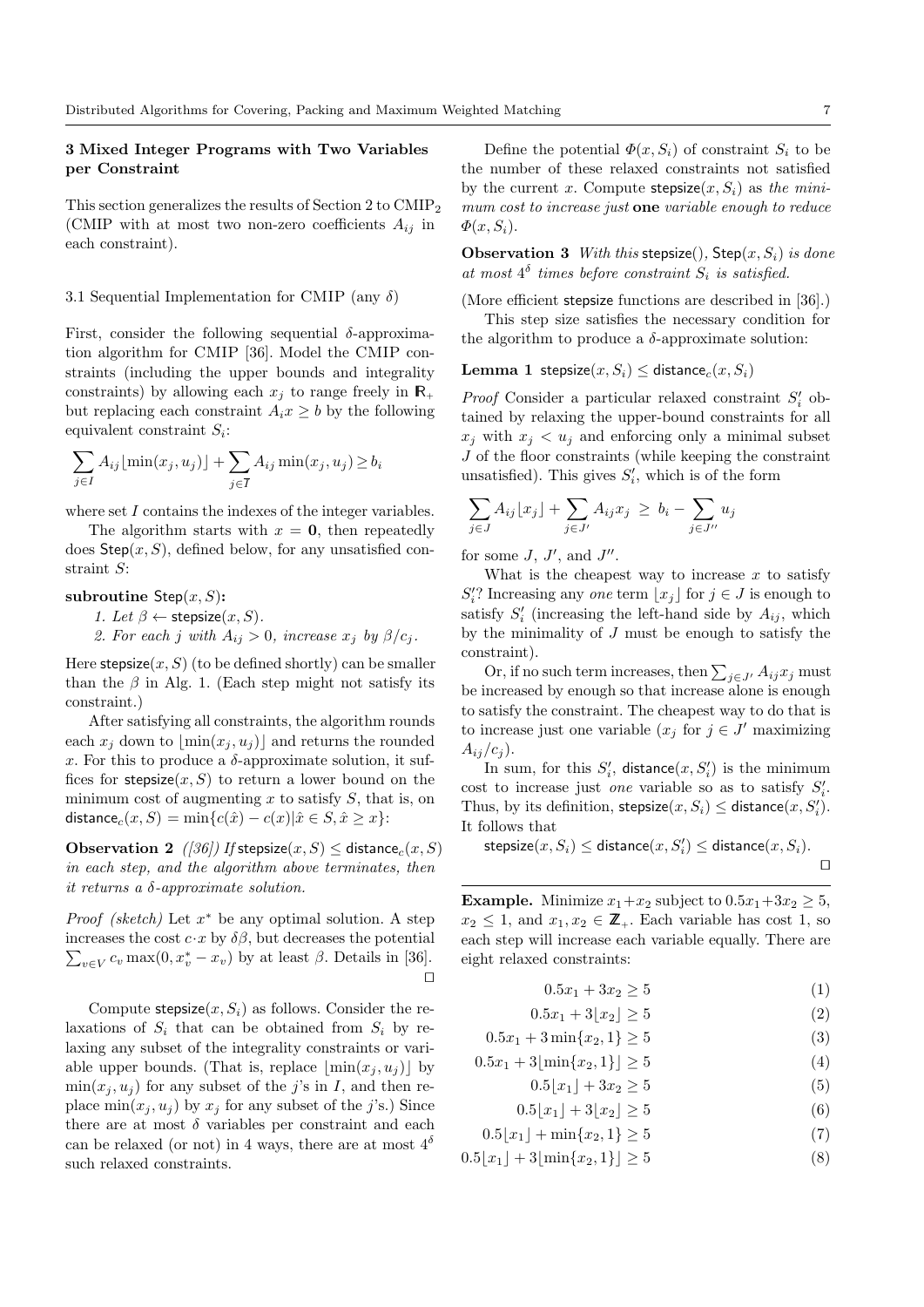At the beginning,  $x_1 = x_2 = 0$ . No relaxed constraint is satisfied, so  $\Phi(x, S) = 8$ . Then stepsize $(x, S) = 5/3$ (Constraint (1) or (5) would be satisfied by raising  $x_2$ by  $5/3$ ). The first step raises  $x_1$  and  $x_2$  to  $5/3$ , reducing  $\Phi(x, S)$  to 6.

For the second step, stepsize $(x, S) = 1/3$  (Constraint (2) or (6) would be satisfied by raising  $x_2$  by 1/3). The step raises both variables by  $1/3$  to 2, lowering  $\Phi(x, S)$ to 4.

For the third step, stepsize $(x, S) = 2$ , (Constraint  $(3)$ ,  $(4)$ ,  $(7)$ , or  $(8)$  would be satisfied by raising  $x<sub>1</sub>$  by 2). The step raises both variables by 2, to 4, decreasing  $\Phi(x, S)$  to 0.

All constraints are now satisfied, and the algorithm returns  $x_1 = |x_1| = 4$  and  $x_2 = |\min\{x_2, 1\}| = 1$ .

3.2 Distributed and Parallel Implementations for  $\delta = 2$ 

This section describes a distributed implementation of the above sequential algorithm for  $\text{CMIP}_2$  — the special case of CMIP with  $\delta = 2$ . The algorithm (Alg. 2) generalizes Alg. 1.

We assume the network in which the distributed computation takes place has a node *v* for every variable  $x<sub>v</sub>$ , with an edge  $(v, w)$  for each constraint *S* that depends on variables  $x_v$  and  $x_w$ . (The computation can easily be simulated on, say, a network with vertices for constraints and edges for variables, or a bipartite network with vertices for constraints and variables.)

In Alg. 1, a constant fraction of the edges are likely to be covered each round because a step done for one edge can cover not just that edge, but many others also. The approach here is similar. Recall the definition of  $\Phi(x, S)$  in the definition of **stepsize**(). The goal is that the total potential of all constraints,  $\Phi(x)$  =  $\sum_{S} \Phi(x, S)$ , should decrease by a constant fraction in each round.

Definition 1 *Say that a constraint S is* hit *during the round when its potential*  $\Phi(x, S)$  *decreases as the result of some step.*

*By the definition of* stepsize()*, for any x and any constraint S there is at least one variable*  $x_v$  *such that raising* just  $x_v$  *to*  $x_v$ +stepsize $(x, S)/c_v$  *would be enough to hit S. Say such a variable x<sup>v</sup>* can hit *S (given the current x).*

The goal is that a constant fraction of the unmet constraints should be hit in each round.

Note that the definition implies, for example, that, among constraints that can be hit by a given variable  $x_v$ , doing a single step for the constraint *S* maximizing  $stepsize(x, S)$  will hit all such constraints. Likewise,

doing a single step for a random such constraint will hit in expectation at least half of them (those with  $\mathsf{stepsize}(x, S') \leq \mathsf{stepsize}(x, S)$ ).

In each round of the algorithm, each node randomly chooses to be a *leaf* or a *root*. Each (two-variable) constraint is *active* if one of its variables  $x<sub>v</sub>$  is a leaf and the other, say  $x_w$ , is a root, and the leaf  $x_v$  can hit the constraint at the start of the round. (Each unmet constraint is active with probability at least 1/4.) Each leaf *v* chooses one of its active constraints at random to be a *star constraint*. Then each root *w* does (randomly) either heads(*w*) or tails(*w*), where heads(*w*) does steps for the star constraints rooted at *w* in a particular order; and  $\text{tails}(w)$  does just one step for the last star constraint that heads $(w)$  would have done a step for (called *w*'s "runt").

As heads(*w*) does steps for the star constraints rooted at  $w, x_w$  increases. As  $x_w$  increases, the status of a star constraint *S* rooted at *w* can change: it can be hit by the increase in  $x_w$  or it can cease to be hittable by  $x_v$  (and instead become hittable by  $x_w$ ). For each constraint *S*, define threshold *t<sup>S</sup>* to be the minimum value of *x<sup>w</sup>* at which *S*'s would have such a status change. Then heads $(w)$  does steps in order of decreasing  $t<sub>S</sub>$  until it reaches a constraint *S* with  $x_w \ge t_S$ . At that point, each of *w*'s not-yet-hit star constraints *S* has  $t<sub>S</sub> < x<sub>w</sub>$ , and can still be hit by  $x_w$ . (As  $x_w$  increases, once *S* changes status, *S* will be hittable by *x<sup>w</sup>* at least until *S* is hit.) Then heads(*w*) does  $Step(x, S_r)$  for the "runt" constraint  $S_r$  — the one, among *w*'s not-yet-hit star constraints, maximizing stepsize $(x, S_r)$ . This step hits all of *w*'s not-yet-hit star constraints. See Alg. 2 for details.

**Theorem 4** For 2-approximating COVERING MIXED INteger linear programs *with at most two variables per constraint (CMIP*2*):*

*(a) there is a distributed algorithm running in*  $O(\log |\mathcal{C}|)$ *rounds in expectation and with high probability, where |C| is the number of constraints.*

*(b) there is a parallel algorithm in "Las Vegas" RNC.*

The next lemma is useful in the proof of the theorem to follow.

**Lemma 2** *The total potential*  $\sum_{S_i} \Phi(x, S_i)$  *decreases by a constant factor in expectation with each round.*

*Proof* Any unmet constraint is active with probability at least  $1/4$ , so with constant probability the potential of the active edges is a constant fraction of the total potential. Assume this happens. Consider an arbitrary leaf *v*. It is enough to show that in expectation a constant fraction of *v*'s active constraints are hit (have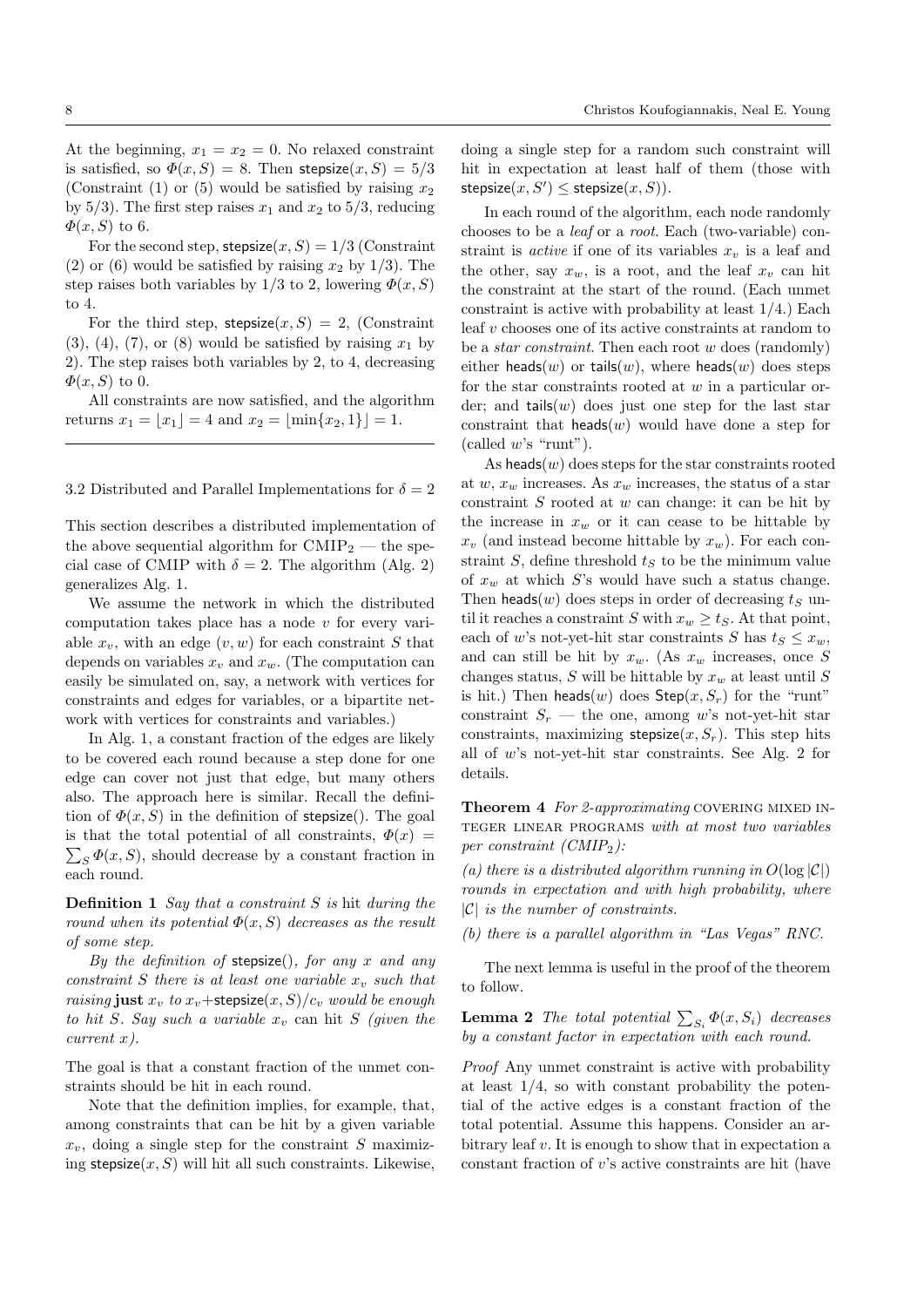- 1. At each node  $v \in V$ : initialize  $x_v \leftarrow 0$ ;
- if there are unmet constraints *S* that depend only on  $x_v$ , do  $\text{Step}(x, S)$  for the one maximizing stepsize $(x, S)$ .
- 2. Until all vertices are finished, perform rounds as follows:
- 3. At each node *v*: if *v*'s constraints are all met, finish (round  $x_v$  down to  $\min(x_v, u_v)$ , or  $|\min(x_v, u_v)|$  if  $v \in I$ ); otherwise, choose to be a *leaf* or a *root*, each with probability 1/2.
- 4. Each leaf *v* does: for each unmet constraint *S* that can be hit by *x<sup>v</sup>* (Defn. 1), label *S active* if *S*'s other variable is *x<sup>w</sup>* for a root *w*; choose, among these active constraints, a random one to be *xv*'s *star constraint* (rooted at *w*).
- 5. Each root *w* does either heads(*w*) or tails(*w*) below, each with probability  $1/2$ .

#### heads(*w*):

- 6. For each star constraint *S* rooted at *w*, let  $t<sub>S</sub>$  be the minimum threshold such that increasing  $x<sub>w</sub>$  to  $t<sub>S</sub>$  would either hit *S* (i.e., decrease  $\Phi(x, S)$ ) or make it so *S*'s leaf variable  $x_v$  could no longer hit *S* (and  $x_w$  could). If there is no such value, then take  $t_S = \infty$ .
- 7. For each star constraint *S* rooted at *w*, in order of decreasing *tS*, do the following:
	- If  $x_w < t_S$  then do Step( $x, S$ ) (hitting *S*); otherwise, stop the loop and do the following:
- Among the star constraints rooted at *w* that have not yet been hit this round, let *S<sup>r</sup>* (the "runt") be one maximizing
- stepsize(*x*, *S*<sub>*r*</sub>). Do Step(*x*, *S*<sub>*r*</sub>) (hitting *S*<sub>*r*</sub> and all not-yet-hit star constraints rooted at *w*).

8. Determine which constraint  $S_r$  would be the runt in heads(*w*). Do Step(*x*,  $S_r$ ).

their potentials decrease) during the round. To do so, condition on any set of choices of star constraints by the *other* leaves, so the only random choices left to be made are *v*'s star-constraint choice and the coin flips of the roots. Then (at least) one of the following three cases must hold:

Case 1. *A constant fraction of v's active constraints S have the following property: if v were to choose S as its star constraint, and the root w of S were to do* heads(*w*)*, then* heads(*w*) *would* not *do* Step(*x, S*).

Although heads $(w)$  would not do  $Step(x, S)$  for such an *S*, it nonetheless would hit *S*: just before heads(*w*) does  $\mathsf{Step}(x, S_r)$ , then  $x_w \geq t_s$ , so either *S* has already been hit (by the increases in  $x_w$ ) or will be hit by Step $(x, S_r)$  (because  $x_w$  can hit *S* and, by the choice of  $S_r$ ,  $Step(x, S_r)$  increases  $x_w$  by stepsize $(x, S_r)/c_w \ge$  $stepsize(x, S)/c_w$ ).

On consideration, for a constraint *S* with the assumed property, the steps done by  $heads(w)$  will be the same even if  $v$  chooses some constraint  $S'$  with a root other than *w* as its star constraint. (Or, if *v* chooses a constraint  $S' \neq S$  that shares root *w* with *S*, the steps done by heads(*w*) will still raise  $x_w$  by as much as they would have had *v* chosen *S* for its star constraint.) Thus, for such a constraint *S*, heads(*w*) (which *w* does with probability at least 1/2) will hit *S whether or not v* chooses *S* as its star constraint.

If a constant fraction of *v*'s active constraints have the assumed property, then a constant fraction of *v*'s active constraints will be hit with probability at least 1/2, so in expectation a constant fraction of *v*'s active constraints will be hit.

Case 2. *A constant fraction of v's active constraints S have the following property: if v were to choose S as its star constraint, and the root w of S were to do* heads(*w*)*, then* heads(*w*) *would do* Step(*x, S*) *when*  $x_w < t_S$  (*S would not be the runt).*

Let *H* denote the set of such constraints. For  $S \in \mathcal{H}$ let  $h(S)$  be the value to which heads(*w*) (where *w* is the root of *S*) would increase *xv*. Whether or not *v* chooses *S* as its star constraint, if  $x<sub>v</sub>$  increases to  $h(S)$  in the round and *w* does heads(*w*), then *S* will be hit.

Let *S* and *S'* be any two constraints in  $H$  where  $h(S) \geq h(S')$ . Let *w* and *w'*, respectively, be the root vertices of *S* and *S'*. (Note that  $w = w'$  is possible.) If  $v$  chooses  $S'$  as its star constraint and  $w$  and  $w'$  both do heads(), then *S* will be hit (because  $x<sub>v</sub>$  increases to at least  $h(S') \ge h(S)$  and heads(*w*) still increases  $x_w$  at least to the value it would have had just before heads(*w*) would have done  $Step(x, S)$ , if *v had* chosen *S* as its star constraint).

Since (in the case under consideration) a constant fraction of *v*'s active constraints are in *H*, with constant probability *v* chooses some constraint  $S' \in \mathcal{H}$  as its star constraint and the root  $w'$  of  $S'$  does heads( $w'$ ). Condition on this happening. Then the chosen constraint  $S'$  is uniformly random in  $H$ , so, in expectation, a constant fraction of the constraints  $S$  in  $H$  are hit (because  $h(S) \leq h(S')$  and the root *w* of *S* also does heads(*w*)).

Case 3. *A constant fraction of v's active constraints S have the following property: if v were to choose S as its star constraint, and the root*  $w$  *of*  $S$  *were to do* tails $(w)$ *, then* tails(*w*) *would do*  $Step(x, S)$  *(S would be the runt).*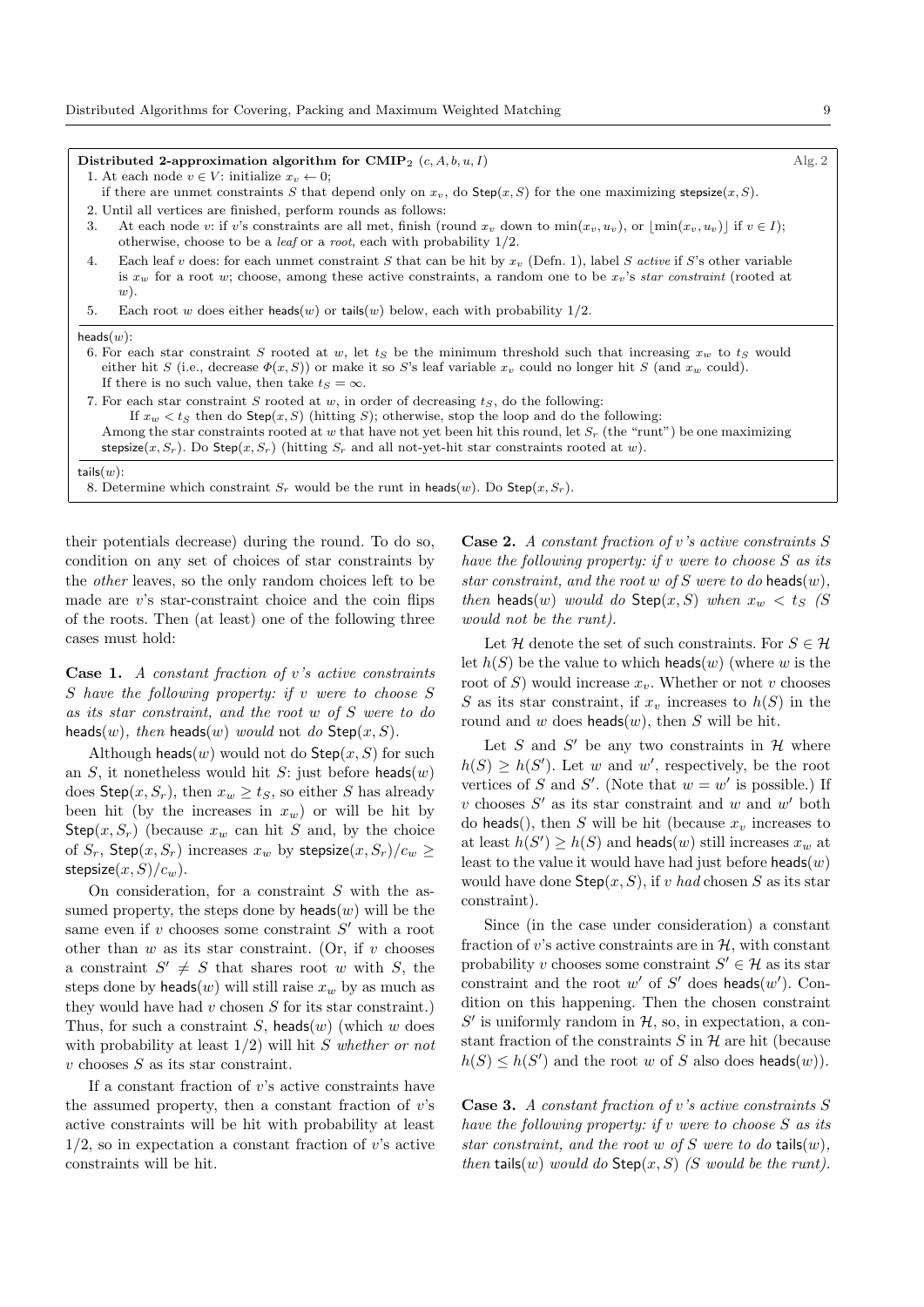Let  $\mathcal T$  denote the set of such constraints. For  $S \in$  $\mathcal T$  let  $t(S)$  be the value to which tails(*w*) (where *w* is the root of *S*) would increase  $x_v$ . Whether or not *v* chooses *S* as its star constraint, if  $x_v$  increases to  $t(S)$ in the round then *S* will be hit (whether or not *w* does tails $(w)$ ).

Let *S* and *S'* be any two constraints in  $\mathcal T$  where  $t(S') \geq t(S)$ . Let *w* and *w'*, respectively, be the root vertices of *S* and *S'*. (Again  $w = w'$  is possible.) If *v* chooses  $S'$  as its star constraint and  $w'$  does tails $(w')$ , then (because  $x_v$  increases to at least  $t(S') \geq t(S)$ ) *S* will be hit.

Since (in the case under consideration) a constant fraction of *v*'s active constraints are in  $\mathcal{T}$ , with constant probability *v* chooses some constraint  $S' \in \mathcal{T}$  as its star constraint and the root  $w'$  of  $S'$  does tails $(w')$ . Condition on this happening. Then the chosen constraint  $S'$ is uniformly random in  $\mathcal{T}$ , so, in expectation, a constant fraction of the constraints *S* in  $\mathcal T$  are hit (because  $t(S) < t(S')$ ). This proves the lemma.  $t(S) \leq t(S')$ ). This proves the lemma.

*Proof (Thm. 4, part (a))* The lemma implies that the potential decreases in expectation by a constant factor each round. As the potential is initially  $O(|\mathcal{C}|)$  and nonincreasing, standard arguments (see Footnote 9) imply that the number of rounds before the potential is less than 1 (and so x must be feasible) is  $O(\log |\mathcal{C}|)$  in expectation and with high probability.

This completes the proof of Thm. 4, part (a).  $\Box$ 

### Parallel (RNC) implementation

*Proof (Thm. 4, part (b))* To adapt the proof of (a) to prove part  $(b)$ , the only difficulty is implementing step  $(2)$  of heads $(w)$  in NC. This can be done using the following observation. When  $\text{heads}(w)$  does  $\text{Step}(x, S_k)$ for its *k*th star constraint (except the runt), the effect on  $x_w$  is the same as setting  $x_w \leftarrow f_k(x_w)$  for a linear function *f<sup>k</sup>* that can be determined at the start of the round. By a prefix-sum-like computation, compute, in NC, for all *i*'s, the functional composition  $F_k = f_k \circ f_{k-1} \circ \cdots \circ f_1$ . Let  $x_w^0$  be  $x_w$  at the start of the round. Simulate the steps for all constraints  $S_k$  in parallel by computing  $x_w^k = F_k(x_w^0)$ , then, for each *k* with  $x_w^{k-1} < t_{S_k}$ , set the variable  $x_v$  of  $S_k$ 's leaf *v* by simulating  $\mathsf{Step}(x, S_k)$  with  $x_w = x_w^{k-1}$ . Set  $x_w$  to  $x_w^k$  for the largest *k* with  $x_w^{k-1} < t_{S_k}$ . Finally, determine the runt *S* and do Step(*x, S*). This completes the description of the NC simulation of heads(*w*).

The RNC algorithm will simulate some *c* log *|C|* rounds of the distributed algorithm, where *c* is chosen so the probability of termination is at least 1/2. If the distributed algorithm terminates in that many rounds, the

RNC algorithm will return the computed *x*. Otherwise the RNC algorithm will return "fail".

This concludes the proof of Thm. 4.  $\Box$ 

#### 4 Submodular-cost Covering

This section describes an efficient distributed algorithm for SUBMODULAR-COST COVERING. Given a cost function  $c$  and a collection of constraints  $\mathcal{C}$ , the problem is to find  $x \in \mathbb{R}_+^n$  to

*minimize*  $c(x)$ *, subject to* ( $\forall S \in \mathcal{C}$ )  $x \in S$ *.* 

The cost function  $c: \mathbb{R}^n_+ \to \mathbb{R}_+$  is non-decreasing, continuous, and submodular. Each constraint  $S \in \mathcal{C}$  is closed upwards.

#### 4.1 Sequential Implementation

Here is a brief description of the centralized  $\delta$ -approximation algorithm for this problem (for a complete description see [36]).

The algorithm starts with  $x = 0$ , then repeatedly does the following  $Step(x, S)$  for any not-yet-satisfied constraint *S* (below vars(*S*) denotes the variables in  $x$ that constraint *S* depends on):

# subroutine Step(*x, S*):

*1. Let*  $\beta \leftarrow$  stepsize $(x, S)$ *.* 2. For  $j \in \text{vars}(S)$ , let  $x'_j \in \mathbb{R}_+ \cup \{\infty\}$  be maximal s.t. *raising*  $x_j$  *to*  $x'_j$  *would raise*  $c(x)$  *by at most*  $\beta$ . *3. For*  $j \in \text{vars}(S)$ , let  $x_j \leftarrow x'_j$ .

Let  $distance_c(x, S)$  denote the minimum cost of aug*menting x to satisfy S*,  $\min\{c(\hat{x}) - c(x) : \hat{x} \in S, \hat{x} \geq x\}.$ 

**Observation 5** ([36]) If stepsize $(x, S) \le$  distance<sub>c</sub> $(x, S)$ *in each step, and the algorithm terminates, then it returns a -approximate solution.*

*Proof* (sketch, for linear c) Each step starts with  $x \notin S$ . Since the optimal solution  $x^*$  is in  $S$  and  $S$  is closed upwards, there must be *at least one*  $k \in \text{vars}(S)$  such that  $x_k < x_k^*$ . Thus, while the algorithm increases the cost of x by at most  $\delta\beta$ , it decreases the potential  $\sum_{j} c_j \max(0, x_j^* - x_j)$  by at least  $\beta$ . Full proof in [36].  $\Box$ 

The function stepsize $(x, S)$ . One generic way to define stepsize $(x, S)$  is as the minimum  $\beta$  such that  $Step(x, S)$ will satisfy *S* in one step. This choice satisfies the requirement stepsize $(x, S)$  < distance<sub>c</sub> $(x, S)$  in Observation 5 [36]. But the sequential algorithm above, and the distributed algorithm described next, will work correctly with any stepsize() satisfying the condition in Observation 5. For an easy-to-compute and efficient stepsize() function for CMIP, see [36].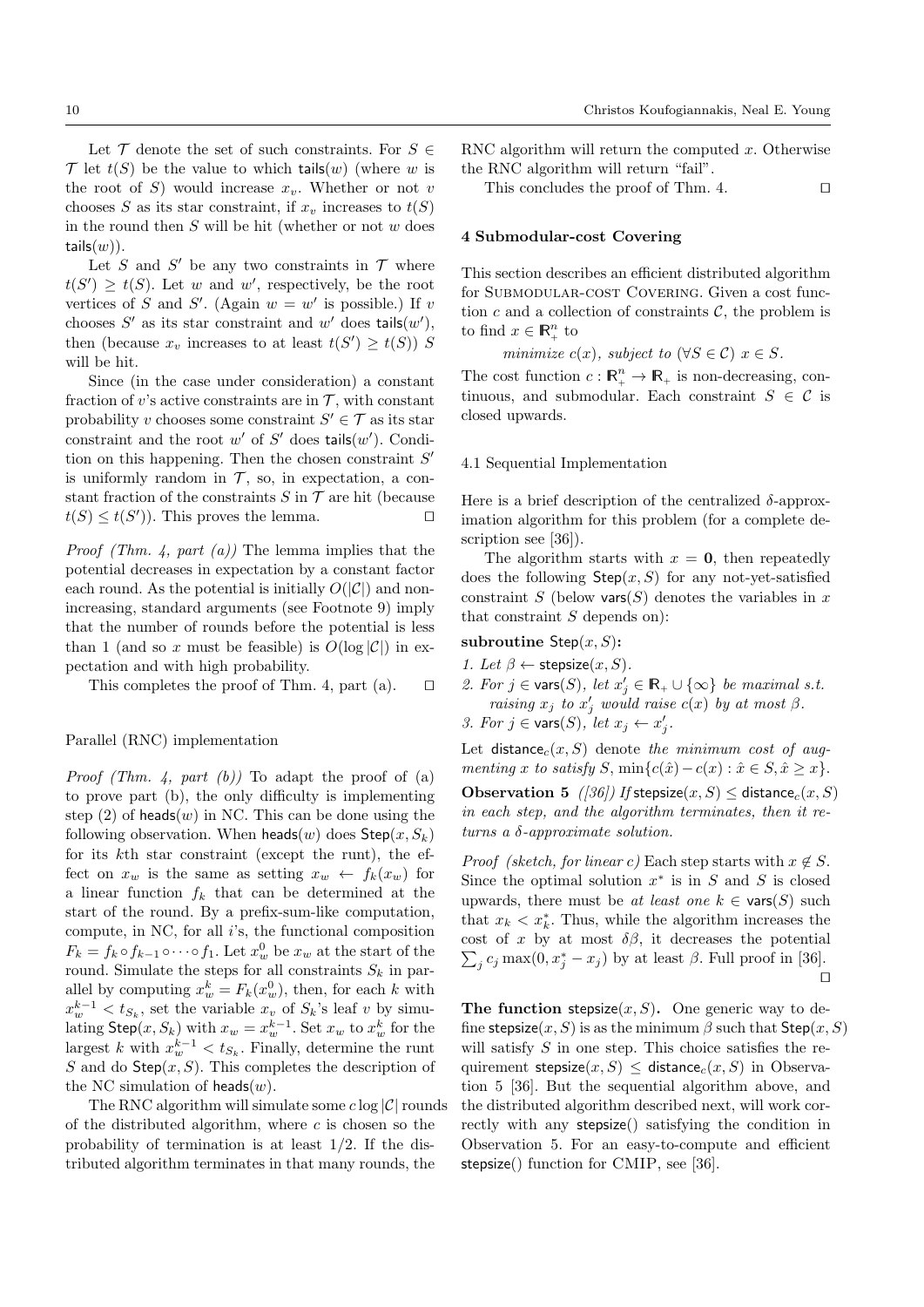#### 4.2 Distributed Implementation

Say that the cost function  $c(x)$  is *locally computable* if, given any assignment to *x* and any constraint *S*, the increase in  $c(x)$  due to  $Step(x, S)$  raising the variables in  $S$  can be determined knowing only the values of those variables  $({x_i | j \in \text{vars}(S)}).$  Any linear or separable cost function is locally computable.

We assume the distributed network has a node for each constraint  $S \in \mathcal{C}$ , with edges from *S* to each node whose constraint *S'* shares variables with *S* (vars(*S*)  $\cap$  $\textsf{vars}(S') \neq \emptyset$ ). (The computation can easily be simulated on a network with nodes for variables or nodes for variables and constraints.) We assume unbounded message size.

**Theorem 6** *For δ*-*approximating any* SUBMODULARcost Covering *problem with a locally computable cost function, there is a randomized distributed algorithm taking*  $O(\log^2 |\mathcal{C}|)$  *communication rounds in expectation and with high probability, where |C| is the number of constraints.*

*Proof* To start each phase, the algorithm finds large independent subsets of constraints by running one phase of Linial and Saks' (LS) decomposition algorithm [43], <sup>10</sup> below, with any *k* such that  $k \in \Theta(\log |\mathcal{C}|)$  (in case the nodes do not know such a value see the comment at the end of this subsection). A phase of the LS algorithm, for a given k, takes  $O(k)$  rounds and produces a random subset  $\mathcal{R} \subset \mathcal{C}$  of the constraints (nodes), and for each constraint  $S \in \mathcal{R}$  a "leader" node  $\ell(S) \in \mathcal{S}$ , with the following properties:

- Each constraint in  $R$  is within distance  $k$  of its leader:
	- $(\forall S \in \mathcal{R}) \ d(S, \ell(S)) \leq k.$
- Edges do not cross components:  $(\forall S, S' \in \mathcal{R}) \ell(S) \neq \ell(S') \rightarrow \mathsf{vars}(S) \cap \mathsf{vars}(S') = \emptyset.$
- Each constraint has a chance to be in *R*:  $(\forall S \in \mathcal{C})$  Pr $[S \in \mathcal{R}] \geq 1/c|\mathcal{C}|^{1/k}$  for some  $c > 1$ .

Next, each constraint  $S \in \mathcal{R}$  sends its information (the constraint and its variables' values) to its leader  $\ell(S)$ . This takes  $O(k)$  rounds because  $\ell(S)$  is at distance  $O(k)$  from *S*. Each leader then constructs (locally) the subproblem induced by the constraints that contacted it and the variables of those constraints, with their current values. Using this local copy, the leader repeatedly does Step(*x, S*) for any not-yet-met constraint *S* that contacted it, until all constraints that contacted it are satisfied.

|                                                                            | Distributed algorithm for problems with arbitrary                               |       |  |  |  |  |
|----------------------------------------------------------------------------|---------------------------------------------------------------------------------|-------|--|--|--|--|
|                                                                            | covering constraints and submodular cost                                        | Alg.3 |  |  |  |  |
|                                                                            | 1. Initialize $x \leftarrow 0$ .                                                |       |  |  |  |  |
|                                                                            | 2. Compute the Linial/Saks decomposition of the con-                            |       |  |  |  |  |
| straint graph G. Denote it $B_1, B_2, \ldots, B_{O(\log  \mathcal{C} )}$ . |                                                                                 |       |  |  |  |  |
|                                                                            | 3. For $b = 1, 2, , O(\log  \mathcal{C} )$ , do:                                |       |  |  |  |  |
|                                                                            | Within each connected component $K$ of block $B_h$ :<br>4.                      |       |  |  |  |  |
|                                                                            | Gather all constraints in $K$ at the leader $v_K$ .<br>5.                       |       |  |  |  |  |
|                                                                            | At $v_K$ , do Step $(x, S)$ until $x \in S$ for all $S \in \mathcal{K}$ .<br>6. |       |  |  |  |  |
|                                                                            | Broadcast variables' values to all constraints in $K$ .<br>7.                   |       |  |  |  |  |
|                                                                            |                                                                                 |       |  |  |  |  |

(By the assumption that the cost is locally computable, the function  $stepsize(x, S)$  and the subroutine  $Step(x, S)$  can be implemented knowing only the constraint *S* and the values of the variables on which *S* depends. Thus, the leader can perform  $Step(x, S)$  for each constraint that contacted it in this phase. Moreover, distinct leaders' subproblems do not share variables, so they can proceed simultaneously.)

To end the phase, each leader  $\ell$  returns the updated variable information to the constraints that contacted  $\ell$ . Each constraint in  $R$  is satisfied in the phase and drops out of the computation (it can be removed from the network and from  $C$ ; its variables' values will stabilize once the constraint and all its neighbors are finished).

Analysis of the number of rounds. In each phase (since each constraint is in  $R$ , and thus satisfied, with probability  $1/c|\mathcal{C}|^{1/k}$ , the number of remaining constraints decreases by at least a constant factor  $1 1/c|\mathcal{C}|^{1/k} \leq 1-1/\Theta(c)$  in expectation. Thus, the algorithm finishes in  $O(c \log |\mathcal{C}|)$  phases in expectation and with high probability  $1 - 1/|\mathcal{C}|^{O(1)}$ . Since each phase takes  $O(k)$  rounds, this proves the theorem.

**Comment.** If the nodes do not know a value  $k \in$  $\Theta(\log |\mathcal{C}|)$ , use a standard doubling trick. Fix any constant  $d > 0$ . Start with  $x = 0$ , then run the algorithm as described above, except doubling values of *k* as follows. For each  $k = 1, 2, 4, 8, \ldots$ , run  $O_d(k)$  phases as described above with that *k*. (Make the number of phases enough so that, if  $k > \ln |\mathcal{C}|$ , the probability of satisfying all constraints is at least  $1 - 1/|\mathcal{C}|^d$ .) The total number of rounds is proportional to the number of rounds in the last group of  $O_d(k)$  phases.

To analyze this modification, consider the first  $k \geq$  $log |\mathcal{C}|$ . By construction, with probability at least 1 –  $1/|\mathcal{C}|^d$ , all constraints are satisfied after the  $O_d(k)$  phases with this *k*. So the algorithm finishes in  $O_d(\log |\mathcal{C}|)$ phases with probability at least  $1 - 1/|\mathcal{C}|^d$ .

To analyze the expected number of rounds, note that the probability of not finishing in each subsequent group of phases is at most  $1/|\mathcal{C}|^d$ , while the number of rounds increases by a factor of four for each increase in

<sup>10</sup> The LS decomposition was also used in approximation algorithms for fractional packing and covering by Kuhn et al. [39].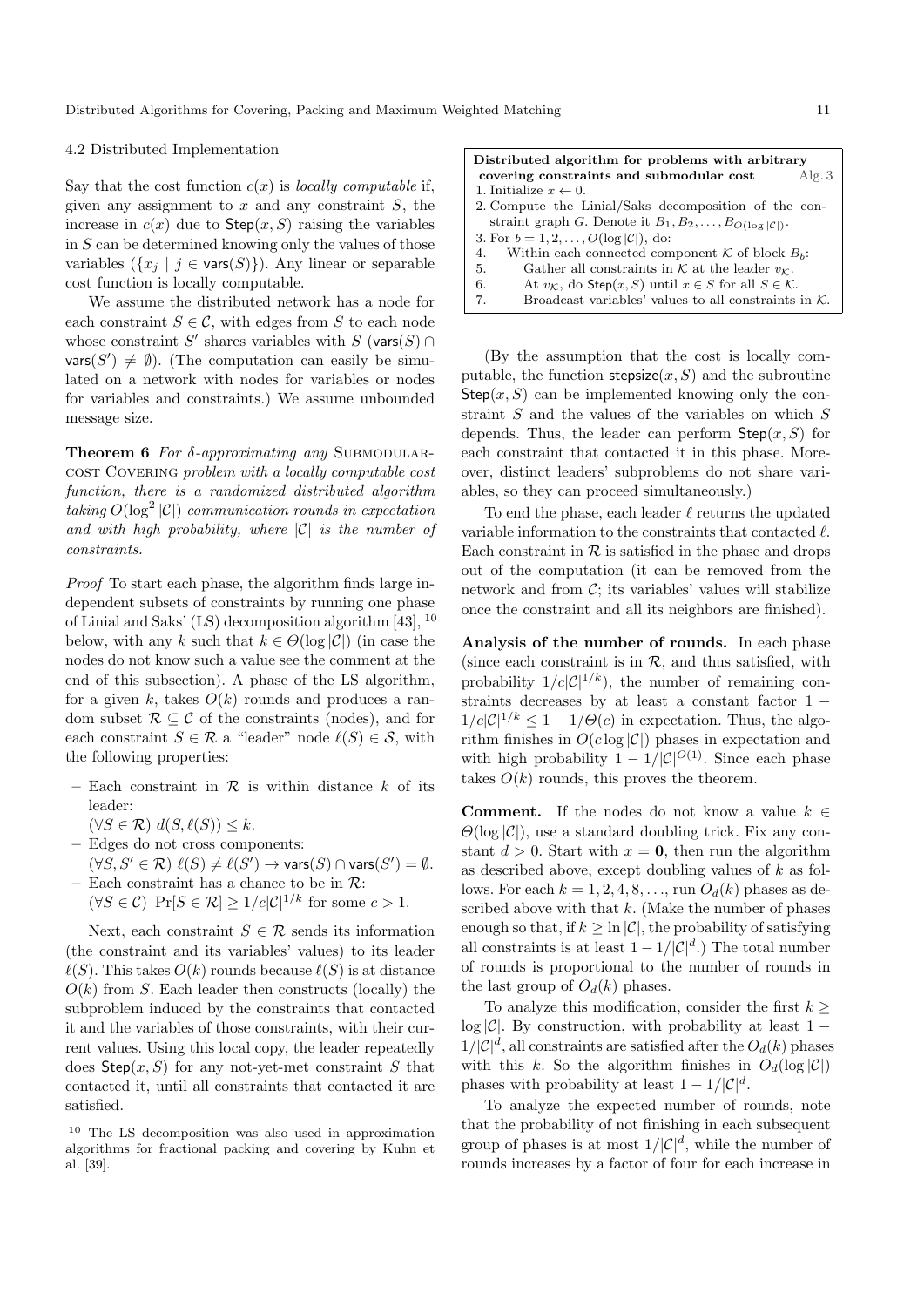*k*, so the expected number of subsequent rounds is at  $\text{most } O_d(\log |\mathcal{C}|) \sum_{i=0}^{\infty} 4^i / |\mathcal{C}|^{di} = O_d(\log |\mathcal{C}|).$ 

We remark without proof that the above algorithm can be derandomized at the expense of increasing the number of rounds to super-polylogarithmic (but still sub-linear), using Panconesi and Srinivasan's deterministic variant of the Linial-Saks decomposition [52].

Also, note that although there are parallel (NC) variants of the Linial-Saks decomposition [1, Thm. 5], this does not yield a parallel algorithm. For example, if a single variable occurs in all constraints, the underlying network is complete, so has diameter 1, and thus can be "decomposed" into a single cluster. In the distributed setting, this case can be handled in  $O(1)$  rounds (by doing all the computation at a single node). But it is not clear how to handle it in the parallel setting.

#### 4.3 Applications

As mentioned in the introduction, the covering problem considered in this section generalizes many covering problems. For all of these, Thm. 6 gives a distributed  $\delta$ -approximation algorithm running in  $O(\log^2 |\mathcal{C}|)$  communication rounds in expectation and with high probability.

Corollary 1 *There is a distributed -approximation algorithm for* SET COVER, CMIP *and (non-metric)* FA-CILITY LOCATION *that runs in*  $O(\log^2 |\mathcal{C}|)$  *communication rounds in expectation and with high probability.*

If the complexity of the computation (as opposed to just the number of communication rounds) is important, these problems have appropriate stepsize() functions that can be computed efficiently (generally so that each constraint can be satisfied with overall work nearly linear in the problem size) [36].

Here is a brief description of the problems mentioned above but not previously defined.

(Non-metric) Facility Location, for a bipartite graph  $G = (C, F, E)$  of customers  $C$  and facilities  $F$ , with assignment costs *d* and opening costs *f*, asks to find  $x \geq 0$  such that  $\sum_{j \in N(i)} |x_{ij}| \geq 1$  for each customer *i*, while minimizing the cost to *open* facilities  $\sum_{j \in F} f_j \max_{i \in N(j)} x_{ij}$  plus the cost to *assign* customers to them  $\sum_{ij \in E} d_{ij} x_{ij}$ . The total cost is submodular. Each customer has at most  $\delta$  accessible facilities.  $^{11}$ 

In probabilistic CMIP, the constraints are CMIP constraints and each constraint has a probability  $p<sub>S</sub>$  of being active. The stage-one and stage-two costs are specified by a matrix *w* and a vector *c*, respectively. In stage one, the problem instance is revealed. The algorithm computes, for each constraint  $S \in \mathcal{C}$ , a "commitment" vector  $y^S \in S$  for that constraint. The cost for stage one is  $w \cdot y = \sum_{S,j \in \text{vars}(S)} w_j^S y_j^S$ . In stage two, each constraint *S* is (independently) *active* with probability  $p<sub>S</sub>$ . Let A denote the active constraints. The final solution  $x$  is the minimal vector covering the activeconstraint commitments, i.e. with  $x_j = \max\{y_j^S : S \in$  $A, j \in \text{vars}(S)$ . The cost for stage two is the random variable  $c \cdot x = \sum_j c_j x_j$ . The problem is to choose *y* to minimize the total expected cost  $C(y) = w \cdot y + E_{\mathcal{A}}[c \cdot x]$ .

PROBABILISTIC FACILITY LOCATION is a special case of probabilistic CMIP, where each customer *i* is also given a probability *pi*. In stage one, the algorithm computes *x* and is charged the assignment cost for *x*. In stage two, each customer *i* is *active*  $(i \in \mathcal{A})$  with probability  $p_i$ , independently. The algorithm is charged opening costs  $f_j$  only for facilities with active customers (cost  $\sum_{j} f_j \max_{i \in A} x_{ij}$ ). The (submodular) cost  $c(x)$  is the total *expected* charge.

## 5 Sequential Primal-Dual Algorithm for Fractional Packing and MWM

This section gives a sequential  $\delta$ -approximation algorithm for FRACTIONAL PACKING which is the basis of subsequent distributed algorithms for Fractional PACKING and MAX WEIGHTED c-MATCHING. The algorithm is a primal-dual extension of the previous covering algorithms.

Notation. Fix any FRACTIONAL PACKING instance and its FRACTIONAL COVERING dual:

*maximize*  $w \cdot y$  *subject to*  $y \in \mathbb{R}^m_+$  *and*  $A^T y \leq c$ , *minimize*  $c \cdot x$  *subject to*  $x \in \mathbb{R}_+^n$  *and*  $Ax \geq w$ *.* 

Let  $C_i$  denote the *i*-th covering constraint  $(A_ix \geq w_i)$ and  $P_j$  denote the *j*-th packing constraint  $(A_j^T y \leq$  $c_j$ ). Let vars(*S*) contain the indices of variables in constraint  $S$ . Let  $\cos(z)$  contain the indices of constraints in which variable *z* appears. Let  $N(y_s)$  denote the set of packing variables that share constraints with  $y_s$ :  $N(y_s)$  = vars(cons(*ys*)).

Fractional Covering. Alg. 4 shows a sequential algorithm for Fractional Covering. Each iteration of the algorithm does one step for an unsatisfied constraint  $C_s$ : taking the step size  $\beta_s$  to be the minimum such that raising just *one* variable  $x_j \in \text{vars}(C_s)$  by  $\beta_s/c_i$  is enough to make  $x$  satisfy  $C_s$ , then raising *each* variable  $x_j$  for  $j \in \text{vars}(C_s)$  by  $\beta_s/c_j$ .

<sup>11</sup> The standard linear-cost formulation is not a covering one. The standard reduction to set cover increases  $\delta$  exponentially.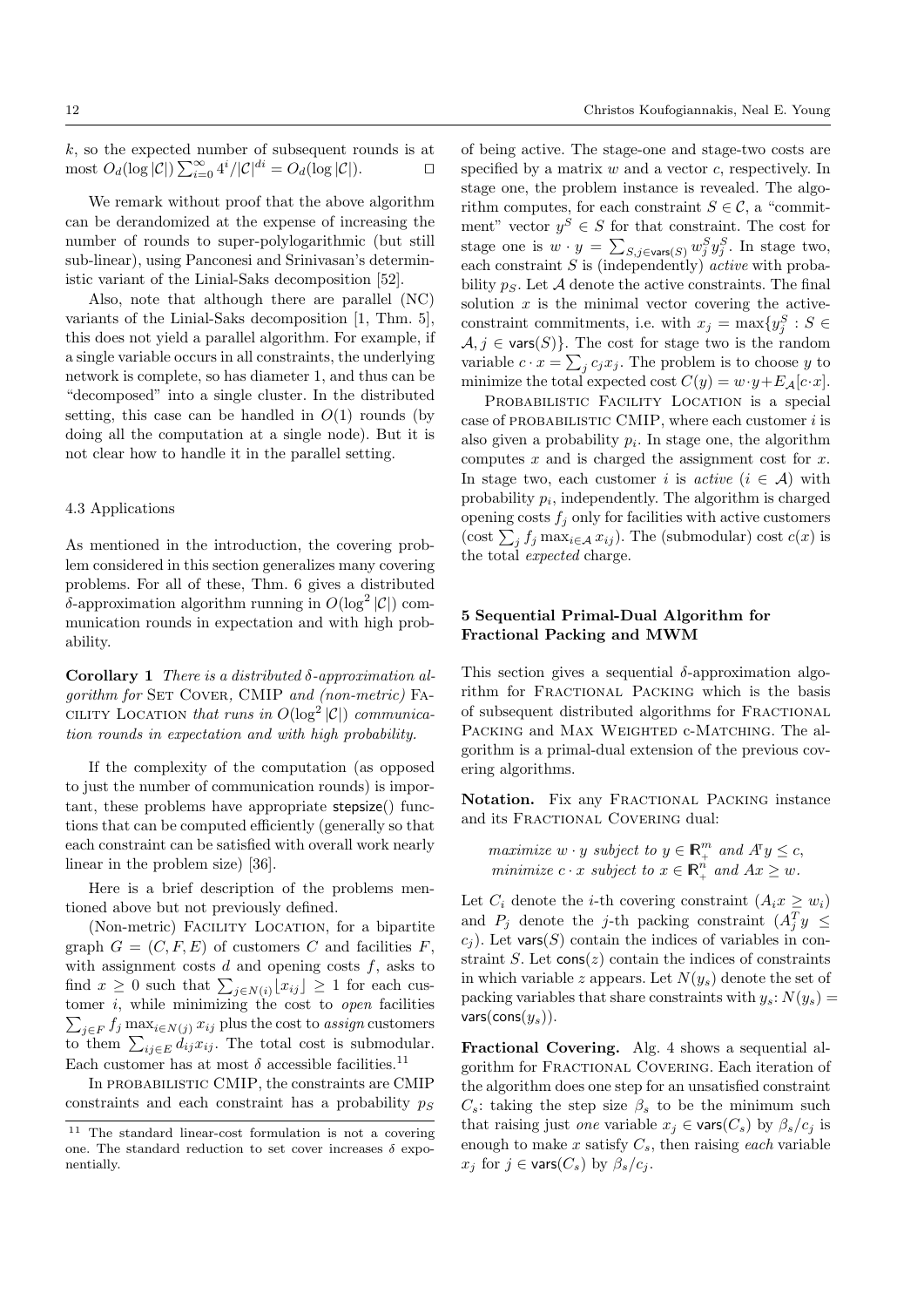Sequential algorithm for Fractional Covering Alg. 4 1. Initialize  $x^0 \leftarrow 0$ ,  $w^0 \leftarrow w$ ,  $t \leftarrow 0$ . 2. While  $\exists$  an unsatisfied covering constraint  $C_s$ :<br>3. Set  $t \leftarrow t + 1$ . ... do a step for  $C_s$ 3. Set  $t \leftarrow t + 1$ .  $\ldots$  *do a step for*  $C_s$ 4. Let  $\beta_s \leftarrow w_s^{t-1} \cdot \min_{j \in \text{vars}(C_s)} c_j / A_{sj}.$ 5. For each  $j \in \text{vars}(C_s)$ :<br>6. Set  $x_j^t \leftarrow x_j^{t-1} + \beta_s/c_j$ . 7. For each  $i \in \text{cons}(x_j)$  set  $w_i^t \leftarrow w_i^{t-1} - A_{ij} \beta_s / c_j$ . 8. Let  $x \leftarrow x^t$ . Return *x*.

FRACTIONAL COVERING is CMIP restricted to instances with no integer variables and no upper bounds on variables. For this special case, in the sequential algorithm for CMIP in Section 3.1, each constraint has no proper relaxation. Hence, that sequential algorithm reduces to Alg. 4. In turn, the sequential algorithm for CMIP in Section 3.1 is a special case of the sequential algorithm for SUBMODULAR-COST COVERING in Section 4.1:

Observation 7 *Alg. 4 is a special case of both of the following two sequential algorithms:*

- *the algorithm for* CMIP *in Section 3.1, and*
- *the algorithm for* Submodular-cost Covering *in Section 4.1.*

The explicit presentation of Alg. 4 eases the analysis.

Fractional packing. Fix a particular execution of Alg. 4 on the Fractional Covering instance. In addition to computing a FRACTIONAL COVERING solution  $x$ , the algorithm also (implicitly) defines a FRACTIONAL PACKING solution *y*, as follows:<sup>12</sup>

Let *T* be the number of steps performed by Alg. 4. For  $0 \le t \le T$ , after the *t*th step of Alg. 4, let  $x^t$  be the covering solution so far, and let  $w^t = w - Ax^t$  be the current slack vector. Define the *residual covering problem* to be

*minimize*  $c \cdot x$  *subject to*  $x \in \mathbb{R}_+^n$  *and*  $Ax \geq w^t$ ;

define the *residual packing problem* to be its dual:

*maximize*  $w^t \cdot y$  *subject to*  $y \in \mathbb{R}^m_+$  *and*  $A^T y \leq c$ *.* 

The residual packing constraints are independent of *t*. Now define a sequence  $y^T, y^{T-1}, \ldots, y^1, y^0$ , where  $y^t$  is a solution to the residual packing problem after step *t*, inductively, as follows: Take  $y^T = 0$ . Then, for each  $t = T - 1, T - 2, \ldots, 0$ , define  $y^t$  from  $y^{t+1}$  as follows: let  $C_s$  be the constraint for which Alg. 4 did a step in iteration *t*; start with  $y^t = y^{t+1}$ , then raise the single

packing variable  $y_s^t$  maximally, subject to the packing constraints  $A^T y \leq c$ . Finally, define *y* to be *y*<sup>0</sup>.

The next lemma and weak duality prove that this *y* is a  $\delta$ -approximation for FRACTIONAL PACKING.

Lemma 3 *The cost of the covering solution x returned by Alg. 4 is at most*  $\delta$  *times the cost of the packing solution y defined above:*  $w \cdot y \ge \frac{1}{\delta}c \cdot x$ .

*Proof* When Alg. 4 does a step to satisfy the covering constraint  $C_s$  (increasing  $x_j$  by  $\beta_s/c_j$  for the at most  $\delta$ variables in  $\text{vars}(C_s)$ , the covering cost  $c \cdot x$  increases by at most  $\delta\beta_s$ , so at termination  $c \cdot x$  is at most  $\sum_{s \in \mathcal{D}} \delta\beta_s$ . Since  $w \cdot y = w^0 y^0 - w^T y^T = \sum_{t=1}^T (w^{t-1} y^{t-1} - w^t y^t)$ , it is enough to show that  $w^{t-1}y^{t-1} - w^t y^t \geq \beta_s$ , where  $C_s$ is the covering constraint used in the *t*th step of Alg. 4. Show this as follows:

$$
w^{t-1}y^{t-1} - w^t y^t = \sum_i (w_i^{t-1}y_i^{t-1} - w_i^t y_i^t)
$$
  
=  $w_s^{t-1} y_s^{t-1} + \sum_{i \neq s} (w_i^{t-1} - w_i^t) y_i^{t-1}$  (9)

$$
= y_s^{t-1} \beta_s \max_{j \in \text{cons}(y_s)} \frac{A_{sj}}{c_j} + \sum_{i \neq s; j \in \text{cons}(y_s)} A_{ij} \frac{\beta_s}{c_j} y_i^{t-1} (10)
$$

$$
\geq \beta_s \frac{1}{c_j} \sum_{i=1}^m A_{ij} y_i^{t-1}
$$

(for *j* s.t. constraint  $P_j$  is tight after raising  $y_s$ ) (11)  $=\beta_s$ 

Eq. (9) follows from  $y_s^t = 0$  and  $y_i^{t-1} = y_i^t$  ( $\forall i \neq s$ ). For (10), the definition of  $\beta_s$  gives  $w_s^{t-1} = \beta_s \max_{j \in \text{cons}(y_s)}$ *Asj*  $\frac{\mathbf{a}_{sj}}{c_j},$ and, by inspecting Alg.  $\underset{\alpha}{4}$ ,  $w_i^{t-1} - w_i^t$  is  $\sum_{j\in\textsf{vars}(C_s):i\in\textsf{cons}(x_j)} A_{ij} \frac{\beta_s}{c_j} = \sum_{j\in\textsf{cons}(y_s)} A_{ij} \frac{\beta_s}{c_j}.$ Then (11) follows by dropping all but the terms for the index  $j \in \text{cons}(y_s)$  s.t. constraint  $P_j$  gets tight

 $(A_j^{\mathsf{T}} y^{t-1} = c_j)$ . The last equality holds because  $P_j$  is tight.  $\square$ 

By the next lemma, the packing solution *y* has integer entries as long as the coefficients  $A_{ij}$  are  $0/1$  and the  $c_j$ 's are integers:

**Lemma 4** If  $A \in \{0, 1\}^{m \times n}$  and  $c \in \mathbb{Z}_+^n$  then the pack $ing$  *solution*  $y$  *lies*  $in \mathbb{Z}_{+}^{m}$ *.* 

*Proof* Since all non-zero coefficients are 1, the packing constraints are of the form  $\sum_{i \in \text{vars}(P_j)} y_i \le c_j$  ( $\forall i$ ). By (reverse) induction on *t*, each  $y^t$  is in  $\mathbb{Z}_+^m$ . This is true initially, because  $y^T = 0$ . Assume it is true for  $y^{t-1}$ . Then it is true for  $y^t$  because, to obtain  $y^t$  from  $y^{t-1}$ , one entry  $y_i^t$  is raised maximally subject to  $A^{\dagger}y \leq c$ .  $\Box$ 

<sup>12</sup> This tail-recursive definition follows local-ratio analyses [6]. The more standard primal-dual approach — setting the packing variable for a covering constraint when a step for that constraint is done — doesn't work. See the appendix for an example.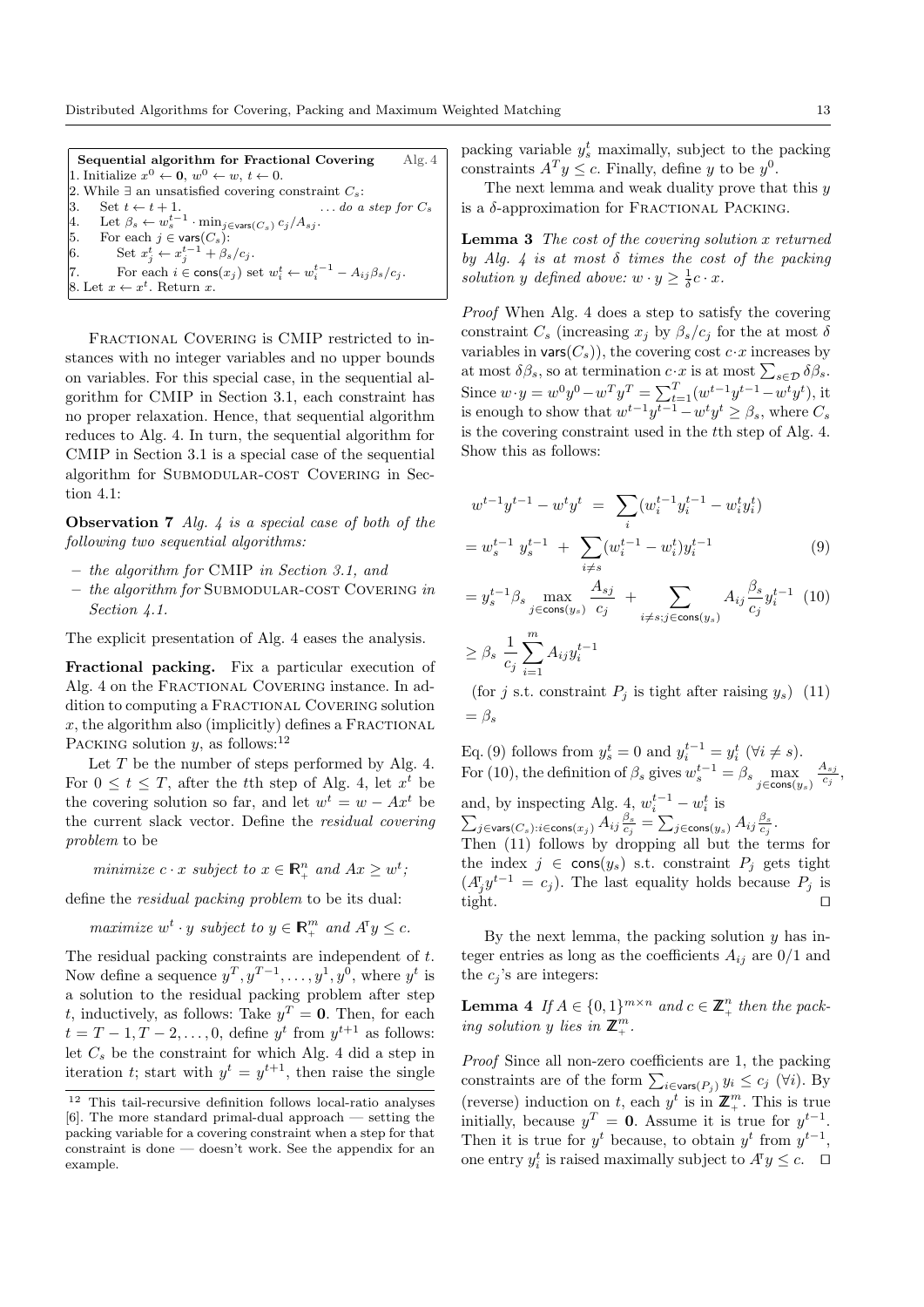Sequential algorithm for Fractional Packing Alg. 5 1. Run Alg. 4; record poset *D* of covering constraint indices. 2. Let  $\Pi$  be a total order of  $D$  respecting the partial order. 3. Initialize  $y^T \leftarrow 0$  (where Alg. 4 does *T* steps). 4. For  $t = T - 1, T - 2, \ldots, 0$  do: 5. Set  $y^t \leftarrow y^{t+1}$ . 6. For  $s = \Pi_t$ , raise  $y_s^t$  maximally subject to  $A^{\mathsf{T}} y^t \leq c$ :  $y_s^t \leftarrow \min_{j \in \text{cons}(y_s)} (c_j - A_j^{\text{T}} y^t) / A_{sj}$ . 7. Set  $y \leftarrow y^0$ . Return *y*.

Corollary 2 *For both* Fractional Packing *and* Max WEIGHTED *c*-MATCHING, the packing solution *y* de*fined above is a*  $\delta$ *-approximation.* 

The covering solution *x* computed by Alg. 4 is somewhat independent of the order in which Alg. 4 considers constraints. For example, if Alg. 4 does a step for a constraint *Cs*, and then (immediately) a step for a different constraint  $C_{s'}$  that shares no variables with  $C_s$ , then doing those steps in the opposite order would not change the final covering solution *x*. Not surprisingly, it also would not change the packing solution *y* as defined above. This flexibility is important for the distributed algorithm. The partial order defined next captures this flexibility precisely:

Definition 2 *Let t<sup>i</sup> denote the time at which Alg. 4 does a step to cover*  $C_i$ .<sup>13</sup> *Let*  $t_i = 0$  *if no step was performed for*  $C_i$ *. Let*  $i' \prec i$  *denote the predicate* 

 $\text{vars}(C_{i'}) \cap \text{vars}(C_i) \neq \emptyset \text{ and } 0 < t_{i'} < t_i.$ 

*(That is, the two constraints share a variable and Alg. 4 did steps for both constraints — the first constraint sometime before the second constraint.)*

*Let D be the poset of indices of covering constraints for which Alg. 4 performed a step, (partially) ordered by the transitive closure of "* $\prec$ *".* 

Sequential Alg. 5 computes the FRACTIONAL PACKing solution *y* as defined previously, but considering the variables in an order obtained by reversing *any* total ordering  $\Pi$  of  $\mathcal{D}$ .<sup>14</sup> The next lemma shows that this still leads to the same packing solution *y*.

Lemma 5 *Alg. 5 returns the same solution y regardless of the total order*  $\Pi$  *of*  $D$  *that it uses in line 2.* 

*Proof* Observe first that, if indices *s'* and *s* are independent in the poset  $D$ , then in line 6 of Alg. 5, the value computed for  $y_s$  does not depend on  $y_{s'}$  (and vice versa). This is because, if it did, there would be a *j* with  $A_{sj} \neq 0$  and  $A_{s'j} \neq 0$ , so the covering variable  $x_j$ would occur in both covering constraints  $C_s$  and  $C_{s'}$ . In this case, since  $C_s$  and  $C_{s'}$  share a variable, *s* and *s'* would be ordered in *D*.

Consider running Alg. 5 using any total order  $\Pi$ of *D*. Suppose that, in some iteration *t*, the algorithm raises a variable  $y_s$  ( $s = \Pi_t$ ), and then, in the next iteration, raises a variable  $y_{s'}$  ( $s' = \Pi_{t-1}$ ) where  $y_{s'}$  is independent of  $y_s$  in the poset  $D$ . By the previous observation, the value computed for *y<sup>s</sup>* does not depend on  $y_{s'}$ , and vice versa. Thus, *transposing* the order in which Alg. 5 considers just these two variables (so that Alg. 5 raises  $y_{s'}$  in iteration t and  $y_s$  in the next iteration, instead of the other way around) would not change the returned vector *y*. The corresponding total order  $\Pi$ <sup>'</sup> ( $\Pi$ , but with *s* and *s*<sup>'</sup> transposed) is also a total ordering of  $D$ . Thus, for any order  $\Pi'$  that can be obtained from  $\Pi$  by such a transposition, Alg. 5 gives the same solution *y*.

To complete the proof, observe that *any* total ordering  $\Pi'$  of  $D$  can be obtained from  $\Pi$  by finitely many such transpositions. Consider running Bubblesort on input  $\Pi$ , ordering elements (for the sort) according to  $\Pi'$ . This produces  $\Pi'$  in at most  $\binom{T}{2}$  transpositions of adjacent elements. Bubblesort only transposes two adjacent elements  $s'$ ,  $s$ , if  $s'$  occurs before  $s$  in  $\Pi$  but after  $s$  in  $\Pi'$ , so *s* and *s'* must be independent in  $\mathcal{D}$ . Thus, each intermediate order produced along the way during the sort is a valid total ordering of  $D$ .

Corollary 3 *For both* Fractional Packing *and* Max WEIGHTED *c*-MATCHING, *Alg. 5 is*  $\delta$ *-approximation algorithm.*

# 6 Fractional Packing with  $\delta = 2$

This section gives a 2-approximation for FRACTIONAL PACKING with  $\delta = 2$  (each variable occurs in at most two constraints).

Distributed model. We assume the network in which the distributed computation takes place has vertices for covering variables (packing constraints) and edges for covering constraints (packing variables). So, the network has a node  $u_j$  for every covering variable  $x_j$ . An edge  $e_i$  connects vertices  $u_j$  and  $u_{j'}$  if  $x_j$  and  $x_{j'}$  belong to the same covering constraint  $C_i$ , that is, there exists a constraint  $A_{ij}x_j + A_{ij'}x_{j'} \geq w_i$  ( $\delta = 2$  so there can be at most 2 variables in each covering constraint).

<sup>13</sup> For now, the time at which a step was performed can be thought as the step number  $t$  (line 3 at Alg. 4). It will be slightly different in the distributed setting.

<sup>&</sup>lt;sup>14</sup> The partial order  $D$  is still defined with respect to a particular fixed execution of Alg. 4. The goal is to allow Alg. 4 to do steps for the constraints in any order, thus defining the partial order *D*, and then to allow Alg. 5 to use any total ordering  $\Pi$  of  $\mathcal D$ .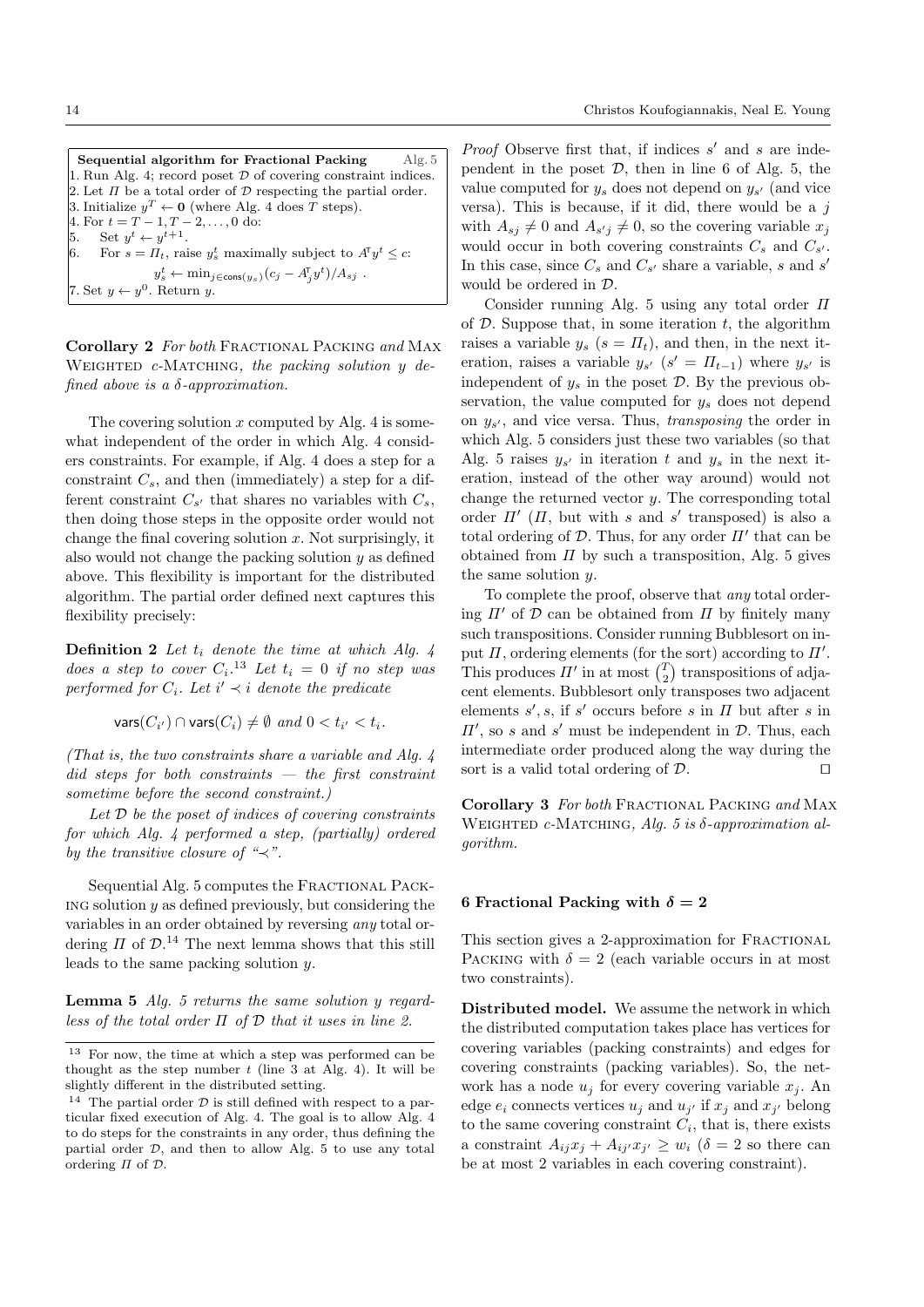Distributed 2-approximation algorithm for Fractional Packing with  $\delta = 2$  Alg. 6 input: Graph  $G = (V, E)$  representing a fractional packing problem instance with  $\delta = 2$ . output: Feasible *y*, 2-approximately minimizing  $w \cdot y$ . 1. Each edge  $e_i \in E$  initializes  $y_i \leftarrow 0$ .<br>2. Each edge  $e_i \in E$  initializes *done*<sub>i</sub>  $\leftarrow$  false.  $\ldots$  *this indicates if*  $y_i$  *has been set to its final value* 3. Until each edge  $e_i$  has set its variable  $y_i$  ( $done_i$  = true), perform a round: 4. Perform a round of Alg. 2. 4. Perform a round of Alg. 2.  $\ldots$  *covering with*  $\delta = 2$  *augmented to compute*  $(t_i^R, t_i^S)$ 5. For each node  $u_r$  that was a root (in Alg. 2) at any previous round, consider locally at  $u_r$  all stars  $S_r^t$  that were rooted by  $u_r$  at any previous round *t*. For each star  $\mathcal{S}_r^t$  perform IncreaseStar( $\mathcal{S}_r^t$ ).  $\textsf{IncreaseStar}(\textsf{star}~\mathcal{S}_r^t)$ : 6. For each edge  $e_i \in S_r^t$  in decreasing order of  $t_i^S$ : 7. If IncreasePackingVar $(e_i)$  = NOT DONE then BREAK (stop the for loop). IncreasePackingVar(edge  $e_i = (u_i, u_r)$ ):

8. If *e<sup>i</sup>* or any of its adjacent edges has a non-yet-satisfied covering constraint return NOT DONE.

9. If  $t_i^R = 0$  then:

10. Set  $y_i \leftarrow 0$  and  $done_i \leftarrow true$ .<br>11. Return DONE.

Return DONE.

12. If  $done_{i'}$  = false for any edge  $e_{i'}$  such that  $i \prec i'$  then return NOT DONE.

13. Set  $y_i \leftarrow \min\left\{ (c_j - \sum_{i'} A_{i'j} y_{i'})/A_{ij}, (c_r - \sum_{i'} A_{i'r} y_{i'})/A_{ir} \right\}$  and  $done_i \leftarrow true$ .

14. Return DONE.

**Algorithm.** Recall Alg. 2, which 2-approximates  $\text{CMIP}_2$ in  $O(\log m)$  rounds. FRACTIONAL COVERING with  $\delta =$ 2 is the special case of CMIP<sup>2</sup> with no integer variables and no upper bounds. Thus, Alg. 2 also 2-approximates FRACTIONAL COVERING with  $\delta = 2$  in  $O(\log m)$  rounds.

Using the results in the previous section, this section extends Alg. 2 (as it specializes for FRACTIONAL COVERING with  $\delta = 2$ ) to compute a solution for the dual problem, FRACTIONAL PACKING with  $\delta = 2$ , in *O*(log *m*) rounds.

Alg. 2 proceeds in rounds, and within each round it covers a number of edges. Define the time at which a step to cover constraint  $C_i$  (edge  $e_i$ ) is done as a pair  $(t_i^R, t_i^S)$ , where  $t_i^R$  denotes the round in which the step was performed and  $t_i^S$  denotes that within the star this step is the  $t_i^S$ -th one. Let  $t_i^R = 0$  if no step was performed for  $C_i$ . Overloading Definition 2, define " $\prec$ " as follows.

**Definition 3** Let  $i' \prec i$  denote that  $\mathsf{vars}(C_{i'}) \cap \mathsf{vars}(C_i) \neq \emptyset$  $\emptyset$  (*i*' and *i* are adjacent edges in the network) and the  $pair (t^R_i, t^S_i)$  *is lexicographically less than*  $(t^R_i, t^S_i)$  *(but*  $t_{i'}^R > 0.$ 

For any two *adjacent* edges *i* and *i*', the pairs  $(t_i^R, t_i^S)$ and  $(t_{i'}^R, t_{i'}^S)$  are adequate to distinguish which edge had a step to satisfy its covering constraint performed first. Adjacent edges can have their covering constraints done in the same round only if they belong to the same star (they have a common root), thus they differ in  $t_i^S$ . Otherwise they are done in different rounds, so they differ in  $t_i^R$ . Thus the pair  $(t_i^R, t_i^S)$  and relation " $\prec$ " define a partially ordered set *D* of all edges for which Alg. 2 did a step.

The extended algorithm, Alg. 6, runs Alg. 2 to compute a cover *x*, recording the poset *D*. Meanwhile, it computes a packing *y* as follows: as it discovers *D*, it starts raising packing variable as soon as it can (while emulating Alg. 5). Specifically it sets a given  $y_i \in \mathcal{D}$ as soon as (a) Alg. 2 has done a step for the covering constraint  $C_i$ , (b) the current cover  $x$  satisfies each adjacent covering constraint  $C_{i}$ , and (c) for each adjacent  $C_{i'}$  for which Alg. 2 did a step *after*  $C_i$ , the variable  $y_{i'}$ has already been set. When it sets the packing variable  $y_i$ , it does so following Alg. 5: it raises  $y_i$  maximally subject to the packing constraint  $A^T y \leq c$ .

Some nodes will be executing the second phase of the algorithm (computing the  $y_i$ 's) while some other nodes are still executing the first phase (computing the  $x_j$ 's). This is necessary because a given node cannot know when distant nodes are done computing *x*.

Theorem 8 *For* Fractional Packing *where each variable appears in at most two constraints (* $\delta = 2$ *) there is a distributed 2-approximation algorithm running in O*(log *m*) *rounds in expectation and with high probability, where m is the number of packing variables.*

*Proof* By Thm. 4, Alg. 2 computes a covering solution  $x$  in  $T = O(\log m)$  rounds in expectation and with high probability. Then by a straightforward induction on *t*, within  $T + t$  rounds, for every constraint  $C_i$  for which Alg. 2 did a step in round  $T-t$ , Alg. 6 will have set the variable *yi*. Thus, Alg. 6 computes the entire packing *y* in  $2T = O(\log m)$  rounds with in expectation and with high probability.

As Alg. 2 performs steps for covering constraints, order the indices of those constraints by the time in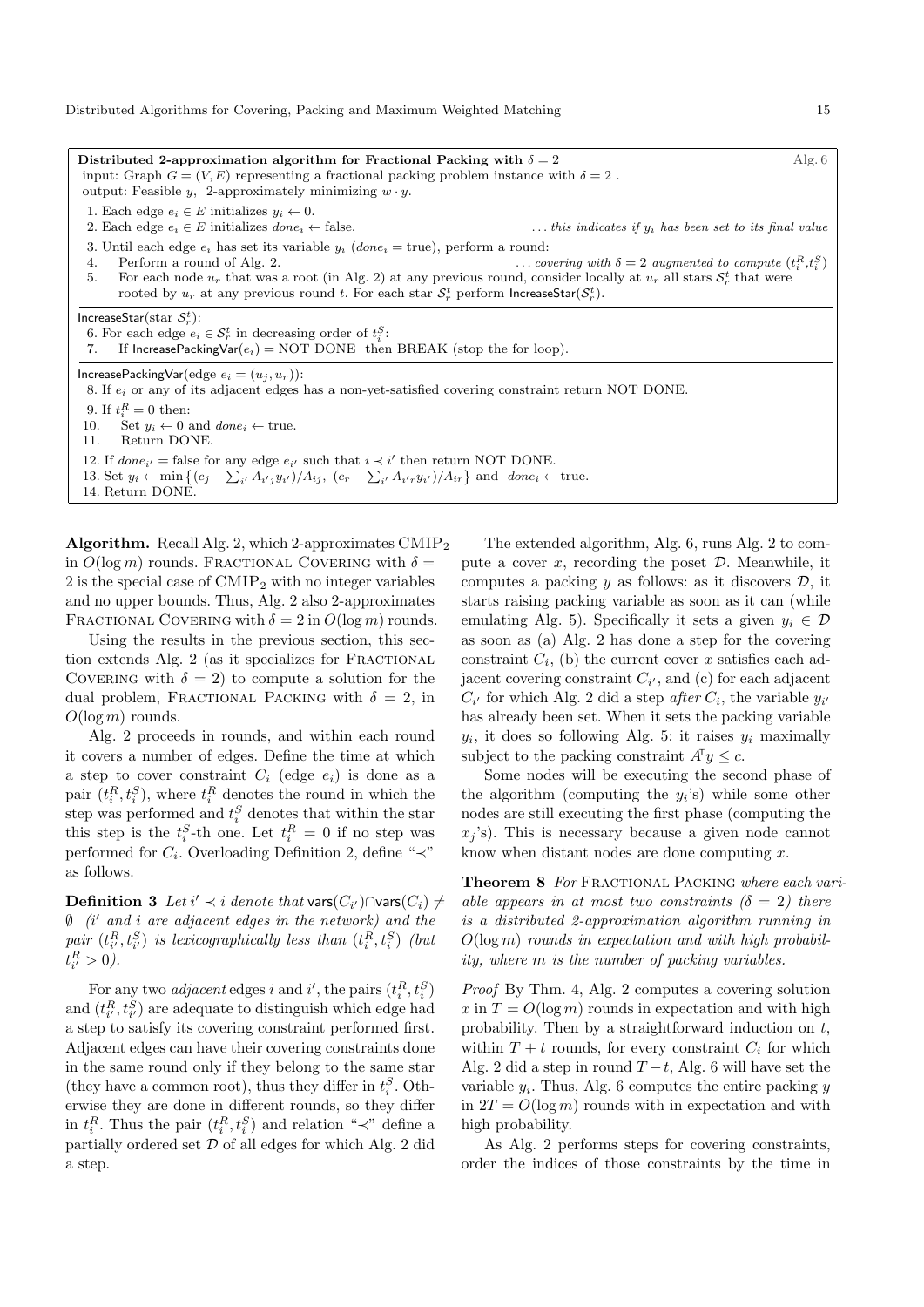which the constraints' steps were done, breaking ties arbitrarily. Let  $\Pi$  be the resulting order.

As Alg. 6 performs steps for packing variables, order the indices of those variables by the time in which the variables were raised, breaking ties arbitrarily. Let  $\Pi'$ be the reverse of this order.

Then the poset  $D$  is the same as it would be if defined by executing the sequential algorithm Alg. 4 for the Fractional Covering problem and considering the constraints in the order in which their indices occur in  $\Pi$ . Also, the covering solution  $x$  is the same as would be computed by Alg. 4.

Likewise,  $\Pi'$  is a total ordering of  $D$ , and the packing solution *y* is the same as would be computed by Alg. 5 using the order  $\Pi'$ .

By Lemmas 3 and 5, and weak duality, the Frac-TIONAL PACKING solution  $y$  is 2-approximate.  $\Box$ 

The following corollary is a direct result of Lemma 4 and Thm. 8 and the fact that for this problem  $|E|$  =  $O(|V|^2)$ .

Corollary 4 *There is a distributed* 2*-approximation algorithm for* MAX WEIGHTED *c*-MATCHING *on graphs running in O*(log *|V |*) *rounds in expectation and with high probability.*

#### 7 Fractional Packing with general  $\delta$

Distributed model. Here we assume that the distributed network has a node  $v_i$  for each covering constraint  $C_i$  (packing variable  $y_i$ ), with edges from  $v_i$  to each node  $v_{i'}$  if  $C_i$  and  $C_{i'}$  share a covering variable  $x_i$ . <sup>15</sup>. The total number of nodes in the network is *m*. Note that in this model the role of nodes and edges is reversed as compared to the model used in Section 6.

Algorithm. Fix any FRACTIONAL PACKING instance and its FRACTIONAL COVERING dual:

*maximize*  $w \cdot y$  *subject to*  $y \in \mathbb{R}^m_+$  *and*  $A^{\mathsf{T}} y \leq c$ , *minimize*  $c \cdot x$  *subject to*  $x \in \mathbb{R}_+^n$  *and*  $Ax \geq w$ *.* 

Recall Alg. 3, which  $\delta$ -approximates SUBMODULARcost Covering in  $O(\log^2 m)$  rounds. Fractional COVERING (with general  $\delta$ ) is a special case. Thus, Alg. 3 also  $\delta$ -approximates FRACTIONAL COVERING in  $O(\log^2 m)$  rounds.

For this special case, make Alg. 3 use the particular stepsize() function defined in Alg. 4 so that the specialization of Alg. 3 defined thusly is also a distributed implementation of Alg. 4.

Following the approach in the previous two sections, this section extends this specialization of Alg. 3 for FRACTIONAL COVERING to compute a solution for FRAC-TIONAL PACKING, the dual problem, in  $O(\log^2 m)$  rounds.

Similar to the  $\delta = 2$  case in the previous section, Alg. 3 defines a poset *D* of the indices of covering constraints; the extended algorithm sets raises packing variables maximally, in a distributed way consistent with some total ordering of *D*. Here, the role of stars is substituted by components and the role of roots by leaders. With each step done to satisfy the covering constraints  $C_i$ , the algorithm records  $(t_i^R, t_i^S)$ , where  $t_i^R$  is the round and  $t_i^S$  is the within-the-component iteration in which the step was performed. This defines a poset *D* on the indices of covering constraints for Alg. 3 performs steps.

The extended algorithm, Alg. 7, runs the specialized version of Alg. 3 on the FRACTIONAL COVERING instance, recording the poset  $D$  (that is, recording  $(t_i^R, t_i^S)$ ) for each covering constraint  $C_i$  for which it performs a step). Meanwhile, as it discovers the partial order *D*, it begins computing the packing solution, raising each packing variable as soon as it can. Specifically sets a given  $y_i \in \mathcal{D}$  once (a) a step has been done for the covering constraint  $C_i$ , (b) each adjacent covering constraint  $C_{i'}$  is satisfied and (c) for each adjacent  $C_{i'}$  for which a step was done after  $C_i$ , the variable  $y_i$ <sup>*i*</sup> has been set.

To implement this, the algorithm considers all components that have been done by leaders in previous rounds. For each component, the leader considers the component's packing variables  $y_i$  in order of decreasing  $t_i^S$ . When considering *y<sub>i</sub>* it checks if each *y<sub>i</sub>* with  $i \prec i'$ is set, and, if so, the algorithm sets  $y_i$  and continues with the next component's packing variable (in order of decreasing  $t_i^S$ ).

Theorem 9 *For* Fractional Packing *where each vari*able appears in at most  $\delta$  constraints there is a dis*tributed*  $\delta$ -approximation algorithm running in  $O(\log^2 m)$ *rounds in expectation and with high probability, where m is the number of packing variables.*

*Proof* The proofs of correctness and running time are essentially the same as in the proofs of Thm. 8, except that in this case  $T = O(\log^2 m)$  in expectation and w.h.p. (by Thm. 6), so the running time is  $O(\log^2 m)$ . The contract of the contract of the contract of the contract of the contract of the contract of the contract<br>The contract of the contract of the contract of the contract of the contract of the contract of the contract o

The following corollary is a direct result of Lemma 4 and Thm. 9.

Corollary 5 *For* Max Weighted *c-*Matching *on*  $hypergraphs, there is a distributed  $\delta$ -approximation al$ *gorithm running in*  $O(\log^2 |E|)$  *rounds in expectation* 

<sup>15</sup> The computation can easily be simulated on a network with nodes for covering variables or nodes for covering variables and covering constraints.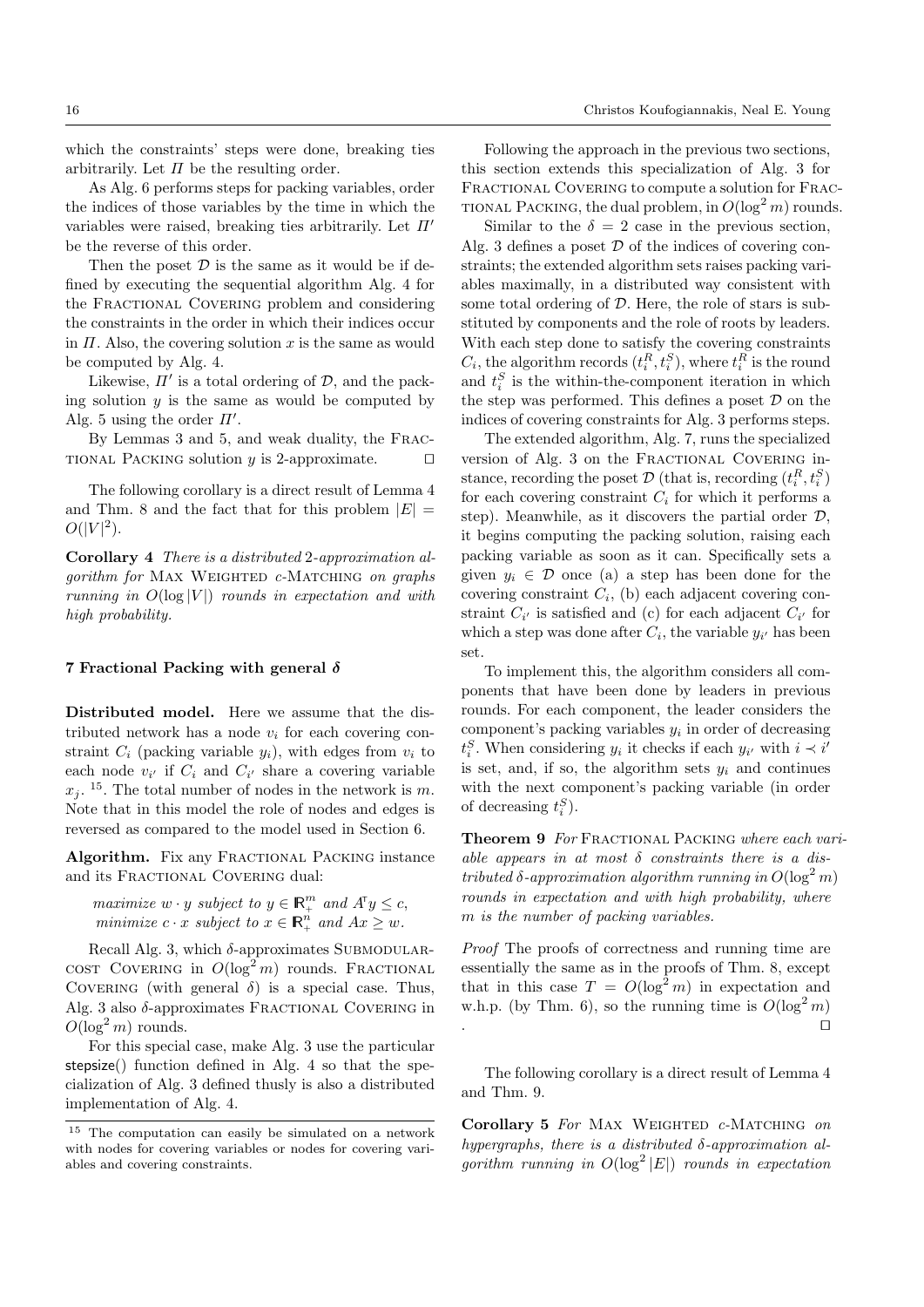Distributed  $\delta$ -approximation algorithm for Fractional Packing with general  $\delta$  Alg. 7 input: Graph  $G = (V, E)$  representing a fractional packing problem instance. output: Feasible *y*,  $\delta$ -approximately minimizing *w · y*. 1. Initialize  $y \leftarrow 0$ .<br>2. For each  $i = 1 ... m$  initialize *done*<sub>i</sub>  $\leftarrow$  false.  $\ldots$  *this indicates if*  $y_i$  *has been set to its final value* 3. Until each  $y_i$  has been set  $(done_i = true)$  do: 4. Perform a phase of the  $\delta$ -approximation algorithm for covering (Alg. 3), recording  $(t_i^R, t_i^S)$ . 5. For each node  $v_K$  that was a leader at any previous phase, consider locally at  $v_K$  all components that chose  $v_K$ as a leader at any previous phase. For each such component  $\mathcal{K}_r$  perform IncreaseComponent $(\mathcal{K}_r)$ . IncreaseComponent(component *Kr*): 6. For each  $i \in \mathcal{K}_r$  in decreasing order of  $t_i^S$ : 7. If IncreasePackingVar( $i$ ) = NOT DONE then BREAK (stop the for loop). IncreasePackingVar(*i*): 8. If  $C_i$  or any  $C_{i'}$  that shares covering variables with  $C_i$  is not yet satisfied return NOT DONE. 9. If  $t_i^R = 0$  then: 10. Set  $y_i = 0$  and  $done_i = true$ .<br>11. Return DONE. Return DONE. 12. If  $done_{i'} = false$  for any  $y_{i'}$  such that  $i \prec i'$  then return NOT DONE. 13. Set  $y_i \leftarrow \min_{j \in \text{cons}(y_i)} ((c_j - \sum_{i'} A_{i'j} y_{i'})/A_{ij}))$  and  $done_i \leftarrow true$ .

and with high probability, where  $\delta$  is the maximum hy*peredge degree and |E| is the number of hyperedges.*

#### Acknowledgements

14. Return DONE.

Thanks to two anonymous referees for their helpful comments.

# Appendix

Generate a  $\delta$ -approximate primal-dual pair for the greedy algorithm for FRACTIONAL COVERING (Alg. 4 in Section 5) in some sense requires a tail-recursive approach. The following example demonstrates this. Consider (i)  $\min\{x_1 + x_2 + x_3 : x_1 + x_2 \geq 1, x_1 + x_3 \geq 5, x \geq 0\}.$ 

If the greedy algorithm (Alg. 4) does the constraints of (i) in either order (choosing  $\beta$  maximally), it gives a solution of cost 10.

The dual is  $\max\{y_{12} + 5y_{13} : y_{12} + y_{13} \leq 1, y \geq 0\}.$ The only way to generate a dual solution of cost 5 is to set  $y_{12} = 0$  and  $y_{13} = 1$ .

Now consider the covering problem (ii)

 $\min\{x_1 + x_2 + x_3 : x_1 + x_2 \geq 1, x_1 + x_3 \geq 0, x \geq 0\}$ (the right-hand-side of the second constraint is 0).

If the greedy algorithm does the constraints of (ii) in either order (choosing  $\beta$  maximally), it gives a solution of cost 2.

The dual is  $\max\{y_{12} : y_{12} + y_{13} \leq 1, y \geq 0\}$ . The only way to generate a dual solution of cost 1 is to set  $y_{12} = 1$  and  $y_{12} = 0$  (the opposite of the *y* for (i)).

Consider running Alg. 4 on each problem, and giving it the shared constraint  $x_1 + x_2 \geq 1$  first. This constraint (and the cost) are the same in both problems, and the algorithm sets *x* to satisfy the constraint in the same way for both problems. A standard primal-dual approach would set the dual variable *y*<sup>12</sup> at this point, as a function of the treatment of  $x_1$  and  $x_2$  (essentially in an *online* fashion, constraint by constraint). That can't work here: in order to get a 2-approximate dual solution, the dual variable  $y_{12}$  has to be set differently in the two instances: to 0 for the first instance, and to 1 for the second instance.

#### References

- 1. B. Awerbuch, B. Berger, L. Cowen, and D. Peleg. Lowdiameter graph decomposition is in NC. *Random Structures and Algorithms*, 5(3):441–452, 1994.
- 2. N. Bansal, N. Korula, V. Nagarajan, and A. Srinivasan. On k-column sparse packing programs. *In Proceedings of MPS Conference on Integer Programming and Combinatorial Optimization (IPCO)*, pages 369–382, 2010.
- 3. R. Bar-Yehuda, K. Bendel, A. Freund, and D. Rawitz. Local ratio: a unified framework for approximation algorithms. *ACM Computing Surveys*, 36(4):422–463, 2004.
- 4. R. Bar-Yehuda and S. Even. A linear-time approximation algorithm for the weighted vertex cover problem. *Journal of Algorithms*, 2(2):198–203, 1981.
- 5. R. Bar-Yehuda and S. Even. A local-ratio theorem for approximating the weighted vertex cover problem. *Annals of Discrete Mathematics*, 25(27-46):50, 1985.
- 6. R. Bar-Yehuda and D. Rawitz. On the equivalence between the primal-dual schema and the local-ratio technique. *SIAM Journal on Discrete Mathematics*, 19(3):762– 797, 2005.
- 7. D. Bertsimas and R. Vohra. Rounding algorithms for covering problems. *Mathematical Programming: Series A and B*, 80(1):63–89, 1998.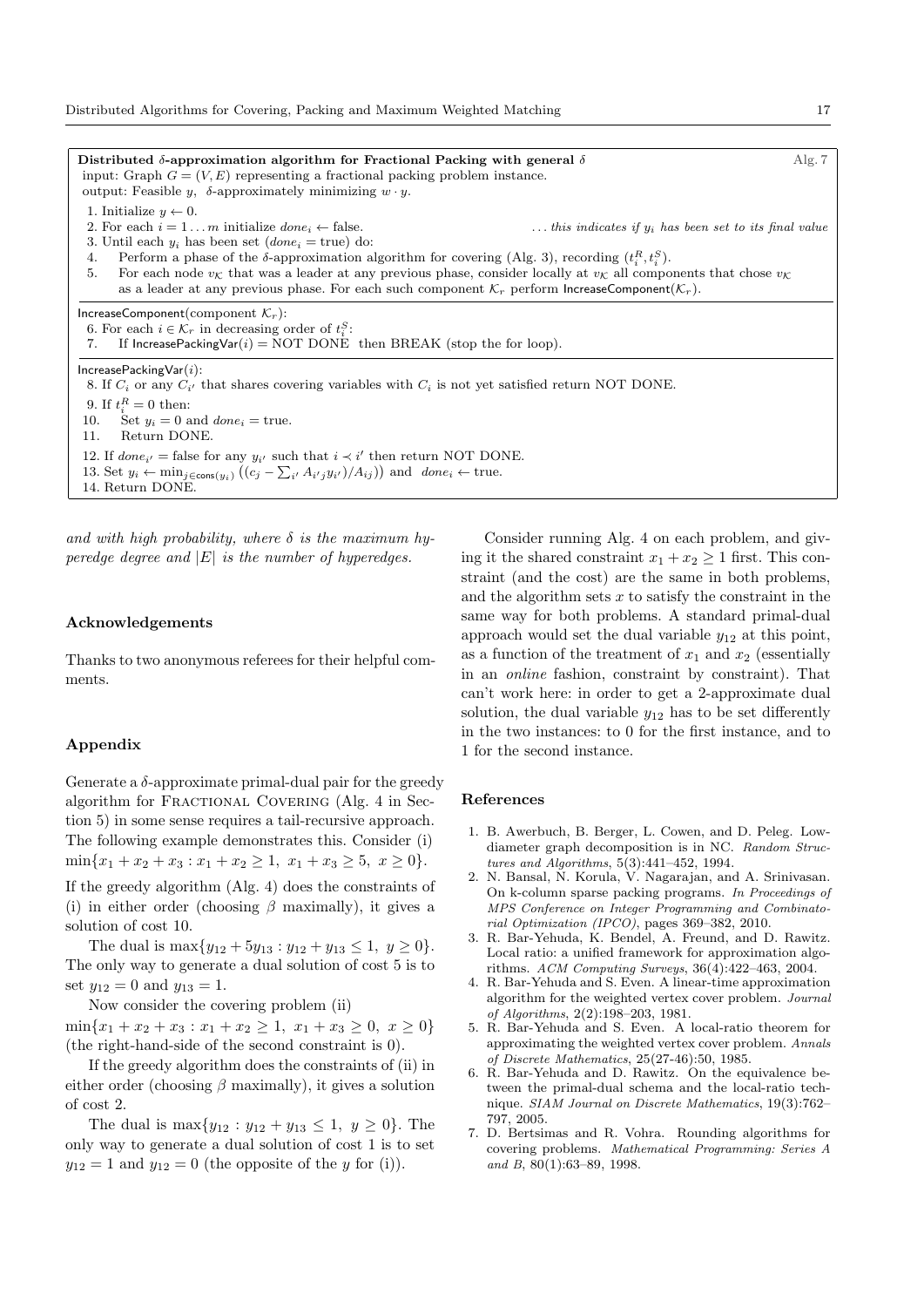- 8. R. D. Carr, L. K. Fleischer, V. J. Leung, and C. A. Phillips. Strengthening integrality gaps for capacitated network design and covering problems. In *the eleventh ACM-SIAM Symposium On Discrete Algorithms*, pages 106–115, Philadelphia, PA, USA, 2000. Society for Industrial and Applied Mathematics.
- 9. Z.-Z. Chen. A fast and efficient nc algorithm for maximal matching. *Information Processing Letters*, 55:303–307, 1995.
- 10. V. Chvátal. A greedy heuristic for the set-covering problem. *Mathematics of Operations Research*, 4:233–235, 1979.
- 11. A. Czygrinow, M. Hańćkowiak, and E. Szymańska. A fast distributed algorithm for approximating the maximum matching. *In the twelfth European Symosium on Algorithms*, pages 252–263, 2004.
- 12. A. Czygrinow, M. Hańćkowiak, and W. Wawrzyniak. Distributed packing in planar graphs. *In the twentieth ACM Symposium on Parallel Algorithms and Architectures*, pages 55–61, 2008.
- 13. J. Edmonds. Paths, trees, and flowers. *Canadian Journal of Mathematics*, 17:449–467, 1965.
- 14. J. Edmonds and E. L. Johnson. Matching: A well-solved class of integer linear programs. *Combinatorial Structures and Their Applications*, pages 89–92, 1970.
- 15. F. Grandoni, J. Könemann, and A. Panconesi. Distributed weighted vertex cover via maximal matchings. *ACM Transactions on Algorithms (TALG)*, 5(1):1–12, 2008.
- 16. F. Grandoni, J. Könemann, A. Panconesi, and M. Sozio. Primal-dual based distributed algorithms for vertex cover with semi-hard capacities. *In the twenty-fourth ACM symposium on Principles Of Distributed Computing*, pages 118– 125, 2005.
- 17. F. Grandoni, J. Könemann, A. Panconesi, and M. Sozio. A primal-dual bicriteria distributed algorithm for capacitated vertex cover. *SIAM Journal on Computing*, 38(3):825–840, 2008.
- 18. F. Grandoni, J. Könemann, J., and A. Panconesi. Distributed weighted vertex cover via maximal matchings. *Lecture Notes in Computer Science*, 3595:839–848, 2005.
- 19. N.G. Hall and D.S. Hochbaum. A fast approximation algorithm for the multicovering problem. *Discrete Applied Mathematics*, 15(1):35–40, 1986.
- 20. M. Hańćkowiak, M. Karonski, and A. Panconesi. On the distributed complexity of computing maximal matchings. *SIAM Journal of Discrete Mathematics*, 15(1):41–57, 2001.
- 21. D. S. Hochbaum. Efficient bounds for the stable set, vertex cover, and set packing problems. *Discrete Applied Mathematics*, 6:243–254, 1983.
- 22. D.S. Hochbaum. Approximation algorithms for the set covering and vertex cover problems. *SIAM Journal on Computing*, 11:555–556, 1982.
- 23. J.H. Hoepman. Simple distributed weighted matchings. *Arxiv preprint cs.DC/0410047*, 2004.
- 24. S. Hougardy and D.E. Vinkemeier. Approximating weighted matchings in parallel. *Information Processing Letters*, 99(3):119–123, 2006.
- 25. A. Israeli and A. Itai. A fast and simple randomized parallel algorithm for maximal matching. *Information Processing Letters*, 22:77–80, 1986.
- 26. L. Jia, R. Rajaraman, and T. Suel. An efficient distributed algorithm for constructing small dominating sets. *In the twentieth ACM symposium on the Principles Of Distributed Computing*, pages 33–42, 2001.
- 27. D. S. Johnson. Approximation algorithms for combinatorial problems. *In the fifth ACM Symposium On Theory Of Computing*, 25:38–49, 1973.
- 28. R. M. Karp. Reducibility among combinatorial problems. *Complexity of Computer Computations*, R. E. Miller and J. W. Thatcher, Eds., The IBM Research Symposia Series, New York, NY: Plenum Press:85–103, 1972.
- 29. R.M. Karp. Probabilistic recurrence relations. *Journal of the ACM (JACM)*, 41(6):1136–1150, 1994.
- 30. P. Kelsen. An optimal parallel algorithm for maximal matching. *Information Processing Letters*, 52:223–228, 1994.
- 31. S. Khuller, U. Vishkin, and N.E. Young. A primal-dual parallel approximation technique applied to weighted set and vertex covers. *Journal of Algorithms*, 17:280–289, 1994.
- 32. S.G. Kolliopoulos and N.E. Young. Approximation algorithms for covering/packing integer programs. *Journal of Computer and System Sciences*, 71(4):495–505, 2005.
- 33. C. Koufogiannakis and N.E. Young. Beating simplex for fractional packing and covering linear programs. *In the forty-eighth IEEE symposium on Foundations of Computer Science*, pages 494–504, 2007.
- 34. C. Koufogiannakis and N.E. Young. Distributed and parallel algorithms for weighted vertex cover and other covering problems. *the twenty-eighth ACM symposium Principles of Distributed Computing*, pages 171–179, 2009.
- 35. C. Koufogiannakis and N.E. Young. Distributed fractional packing and maximum weighted b-matching via tail-recursive duality. *the twenty-third International Symposium on Distributed Computing. Lecture Notes in Computer Science*, LNCS 5805:221–238, 2009.
- 36. C. Koufogiannakis and N.E. Young. Greedy  $\Delta$ approximation algorithm for covering with arbitrary constraints and submodular cost. *In the thirty-sixth International Colloquium on Automata, Languages and Programming*, LNCS 5555:634–652, 2009. See also http://arxiv.org/abs/0807.0644.
- 37. F. Kuhn and T. Moscibroda. Distributed approximation of capacitated dominating sets. *In the nineteenth ACM Symposium on Parallelism in Algorithms and Architectures*, pages 161–170, 2007.
- 38. F. Kuhn, T. Moscibroda, and R. Wattenhofer. What cannot be computed locally! *In the twenty-third ACM symposium on Principles Of Distributed Computing*, pages 300–309, 2004.
- 39. F. Kuhn, T. Moscibroda, and R. Wattenhofer. The price of being near-sighted. *In the seventeenth ACM-SIAM Symposium On Discrete Algorithm*, pages 980–989, 2006.
- 40. F. Kuhn and R. Wattenhofer. Constant-time distributed dominating set approximation. *In the twenty-second ACM symposium on the Principles Of Distributed Computing*, pages 25–32, 2003.
- 41. C. Lenzen, Y.A. Oswald, and R. Wattenhofer. What can be approximated locally?: case study: dominating sets in planar graphs. *In the twentieth ACM Symposium on Parallel Algorithms and Architectures*, pages 46–54, 2008.
- 42. N. Linial. Locality in distributed graph algorithms. *SIAM Journal on Computing*, 21:193–201, 1992.
- 43. N. Linial and M. Saks. Low diameter graph decompositions. *Combinatorica*, 13(4):441–454, 1993.
- 44. Z. Lotker, B. Patt-Shamir, and S. Pettie. Improved distributed approximate matching. *In the twelfth ACM Symposium on Parallelism in Algorithms and Architectures*, pages 129 –136, 2008.
- 45. Z. Lotker, B. Patt-Shamir, and A. Rosén. Distributed approximate matching. *In the twenty-sixth ACM symposium on Principles Of Distributed Computing*, pages 167–174, 2007.